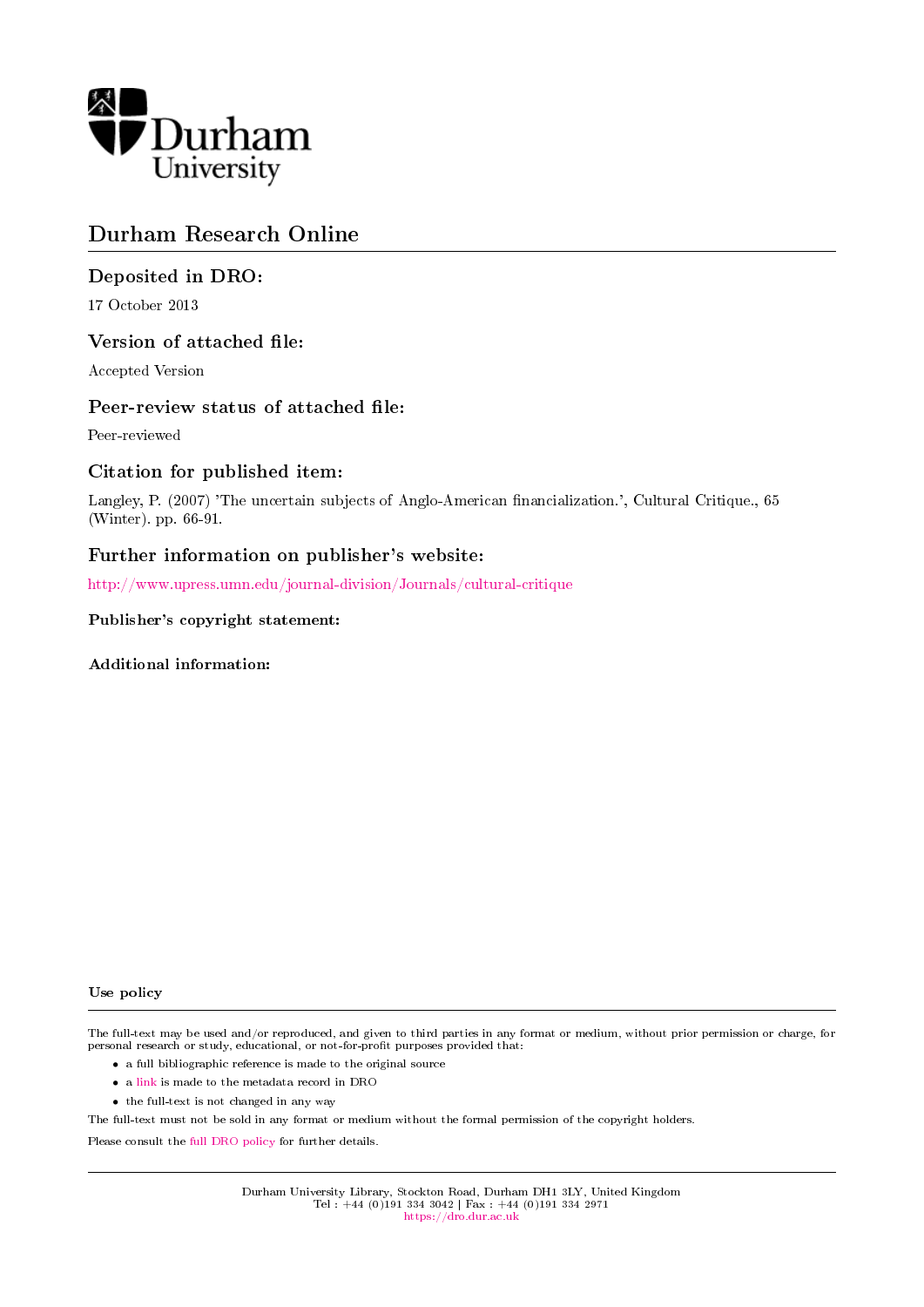# **The Uncertain Subjects of Anglo-American Financialization By Paul Langley (8995)**

#### **Introduction: You Have Been McWhortled!**

Appearing for the first time four months after the terrorist attacks of 9/ 11, the website of McWhortle Enterprises<sup>1</sup> publicized the launch of the Bio-Hazard Alert Detector. The Detector, which "is small enough to slip into a man's jacket pocket, a woman's purse or child's backpack," was the first product offered by the company to "the general public." Based upon McWortle's experience of providing "defense systems" to the "far-flung executives" of "Fortune 500 companies," the Detector works by sensing "microscopic levels of hazardous bio-organisms and deadly virus organisms." Owners of a Detector can have considerable "peace of mind," safe in the knowledge that it "emits an audible beep and flashes when in the presence of all known bio-hazards." The huge potential market for the Detector and McWhortle's previous success – as evidenced on its website by customer testimonials and an audio interview with its president Thomas J McWhortle III – led the company to announce an initial public offering (IPO) in a press release of  $25<sup>th</sup>$  January.<sup>2</sup> While McWhortle's stated intention was to file its Registration Statement with the US Securities and Exchange Commission (SEC) five days later in order to enact the IPO, the press release also stressed that "The SEC has advised us that they have 'preapproved' our IPO because the nation needs a product like this on the market as quickly as possible to protect Americans from terrorism." Those who responded to the press release by trying to invest in McWhortle through the "invest now" section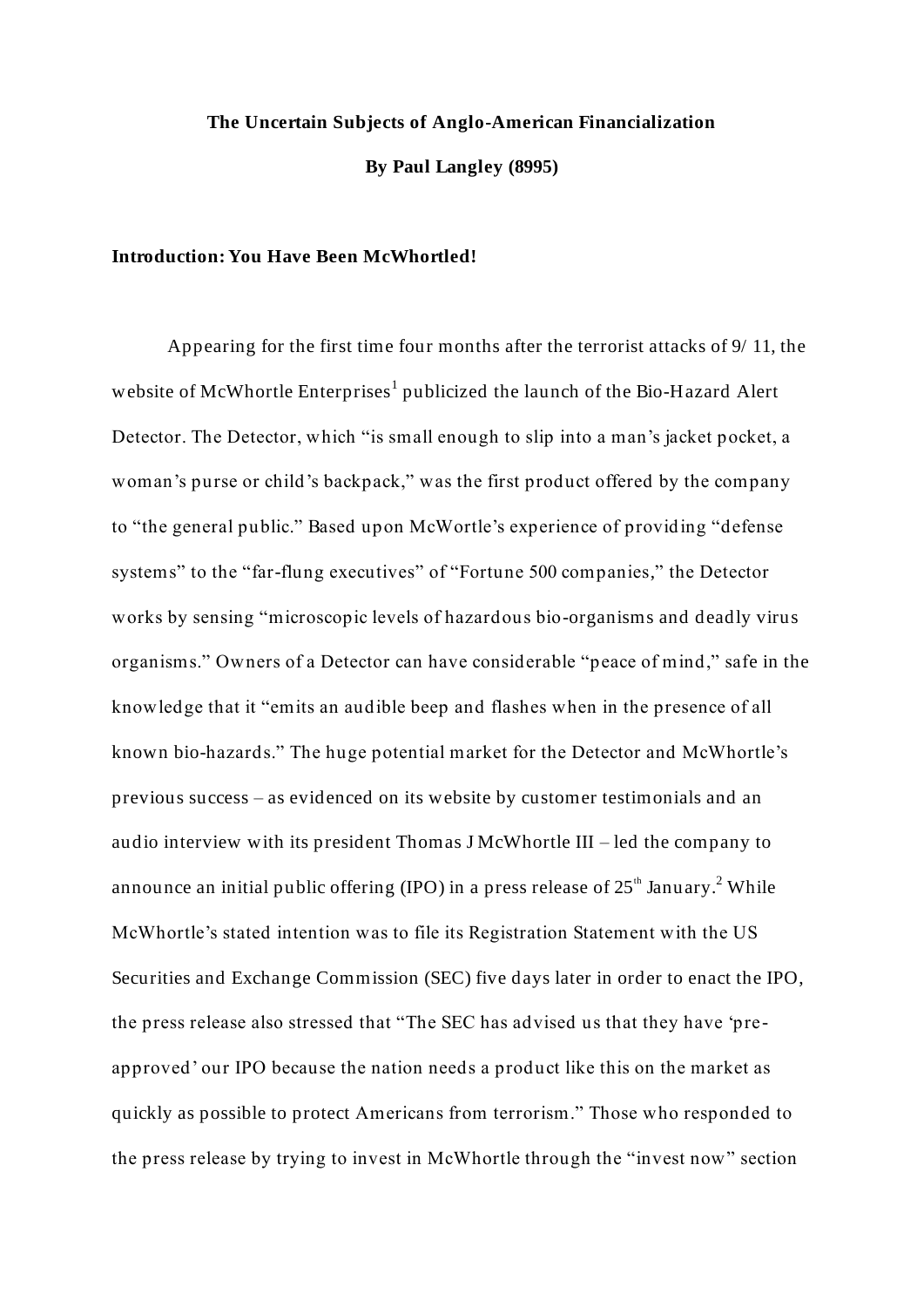of its website were told that the IPO was pre-subscribed, but that Stage 2 bidding was still available. However, those who passed through the portal and attempted to participate in Stage 2 bidding were met with the following message: "If you responded to an investment idea like this …You could get scammed! An investor protection message, bought to you by: the Securities and Exchange Commission."

McWhortle Enterprises was one of several hoax investment opportunities created as part of an on-going campaign by the SEC's Office of Investor Education and Assistance. More recent SEC scam sites include a mutual fund called "Old Glory," a hedge fund called "Guaranteed Returns Diversified, Inc.," and an investment newsletter called "Seek to Succeed" that features links to range of spurious investment vehicles.<sup>3</sup> For the savvy investor, there were limited but highly visible clues that ind icated that McWhortle was a sting – for example, the SEC does not "pre-approve" IPOs. Nevertheless, of the 150,000 visitors to McWhortle's website in the three days following the press release, a good number were McWhortled and clicked the "invest now" option. By January  $30<sup>th</sup>$  the SEC admitted to the hoax, and SEC Chairman Harvey L. Pitt explained that "What we're trying to do is warn investors while their guard is down. The next time, when they encounter a real scam, these investors won't let excitement cloud their better judgment."<sup>4</sup>

It is the attempt to produce "better judgment" by existing and would -be investors that lies at the heart of not only McWhortle and the other SEC scam sites, but of a wider set of policies and initiatives that are currently being undertaken on both sides of the Atlantic in the name of "financial literacy" and "financial education." For existing investors, the SEC also provides, for example, a range of brochures and pamphlets, a toll-free telephone line, individual assistance by email,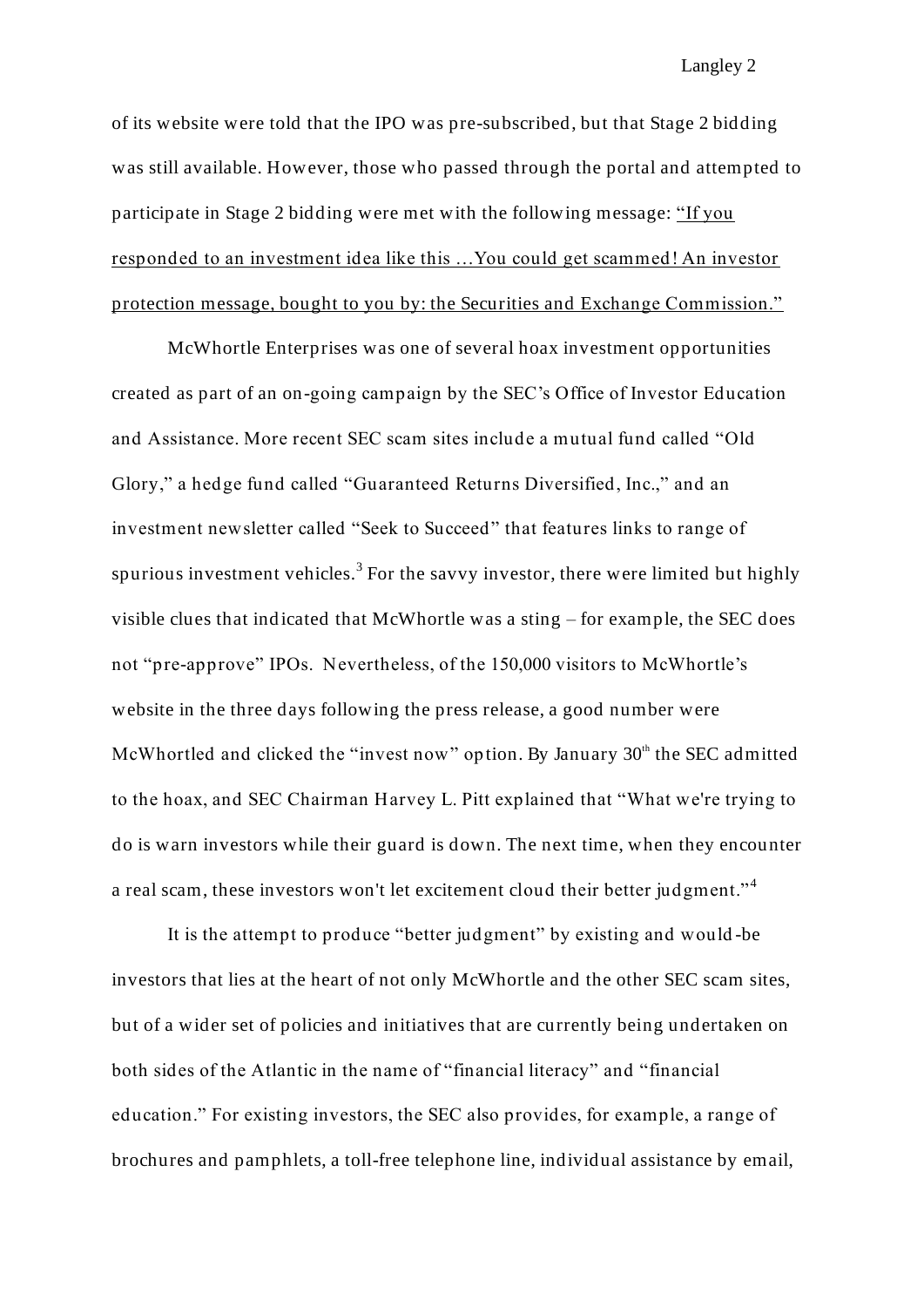and an interactive website.<sup>5</sup> New investors are also targeted, whether in terms of extending pensions provision,  $6$  or perhaps most disquieting, in terms of initiatives undertaken in schools such as the No Child Left Behind Act of 2001 and Jump\$tart in the US, and the Personal Finance Education Group's (PFEG) work in the UK. Overall strategic leadership on financial literacy is provided in the UK by the Financial Services Authority (FSA) which, formed in 2000, enacts statutory duties that commit the regulatory body to promote public understanding of the financial system. Meanwhile, in the US, December 2004 saw the establishment of the Financial Literacy and Education Commission (FLEC) under the leadership of the Federal Reserve. FLEC aims to co-ordinate a national strategy across the relevant arms of government. What seems to unite the wide-ranging drive for financial literacy is a common commitment to, at once, empower and discipline the individual to take responsibility for his or her own financial and especially investment decisions.

The humorous but nevertheless illustrative example of McWhortle and financial literacy campaigns more broadly draw our attention to the significance of the assembly of everyday investor identities in contemporary Anglo-American capitalism. The previously settled thrifty saving practices of making deposits in commercial bank accounts and purchasing government bonds have become ruptured. By way of general illustration, 51.9% of US households owned a slice (however meager) of the stock market in 2001, up from 25% in 1987 and only 3% at the time of the Wall Street Crash.<sup>7</sup> Through portfolios of equity investments built up by applications to privatization schemes, "day trading," and contributions to mutual and pension funds in particular, largely white middle-class individuals and households have come to hold a stake in what post-Keynesian political economists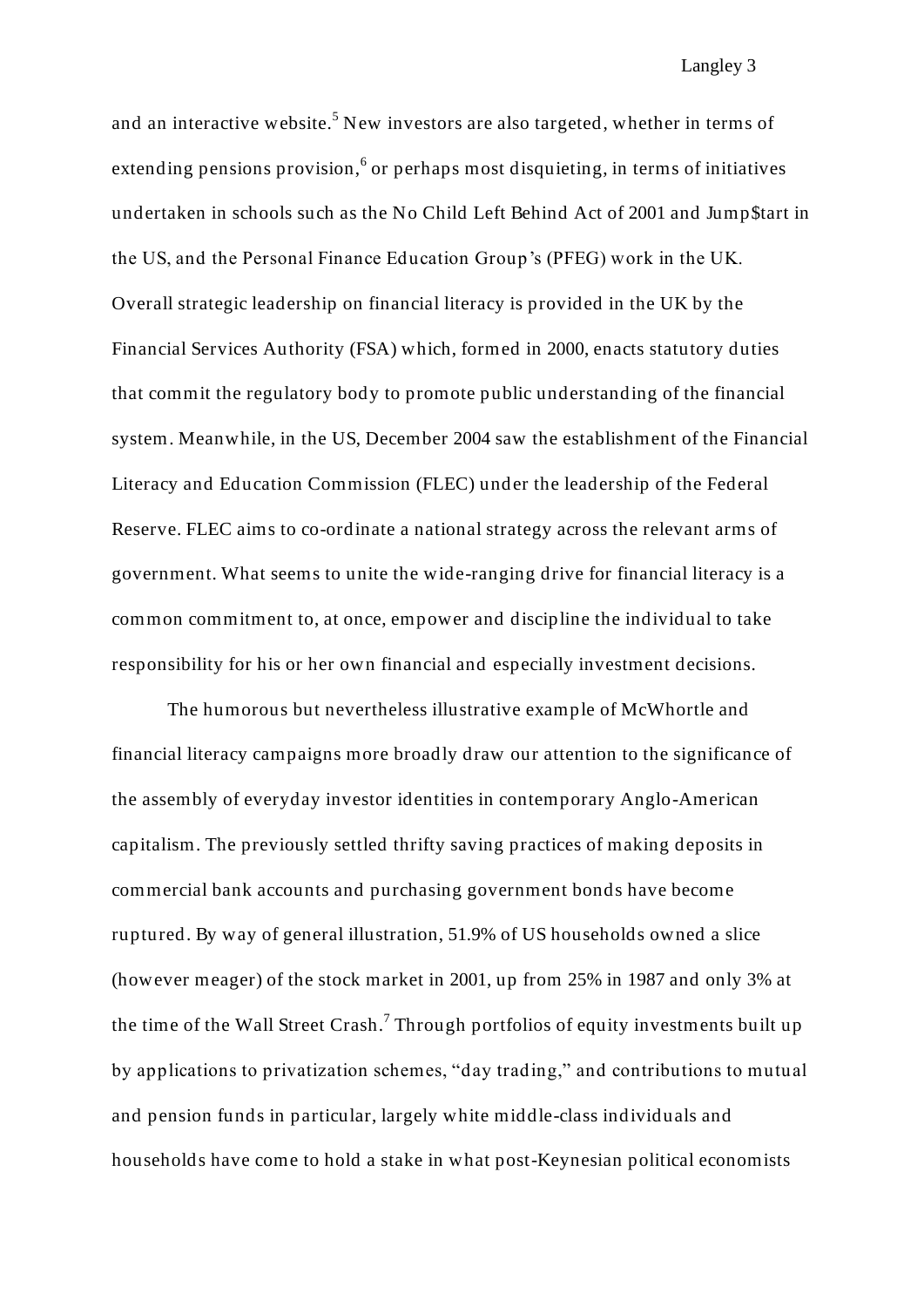and neo-Marxist regulation theorists have termed the "financialization" of Anglo-American capitalism.<sup>8</sup> "Financialization" is typically analyzed by neo-liberal economists and institutional political economists in narrow technical and economistic terms as a shift in the balance between financial markets and corporations. Here it is the fetishes of "shareholder value" and "good corporate governance" - and associated corporate practices such as downsizing, contracting out, and share buy-backs - that are held to mark a change in capitalism.<sup>9</sup> Yet as Froud et al. and Boyer remind us, the demands made by mutual and pension funds for corporations to increase dividends and raise share prices are made in the name of the very investors who contribute to the funds.<sup>10</sup> At the same time, and alongside booming house prices and low interest rates, the gains made by investors from the financialization of the economy serve to power further consumer confidence and spending during a period in which wages are stagnating overall.

In this paper, I want to explore how we might begin to understand the making of the everyday investors of Anglo-American financialization. What follows is divided into three main parts. I begin by briefly comparing the post-Keynesian, regulation, Gramscian and Foucauldian conceptual pathways currently being followed within the existing literature that provide contrasting routes into understanding the assembly of everyday investor identities. In different ways, each standpoint tends to cast the subject position of the investor as an identity that is performed in a relatively unproblematic fashion. I argue, however, that the Foucauldian-inspired concept of "governmentality" holds out the potential for illuminating the ambiguities and tensions that vex the making of investor identities, but that up to the present point this potential remains largely under-theorized and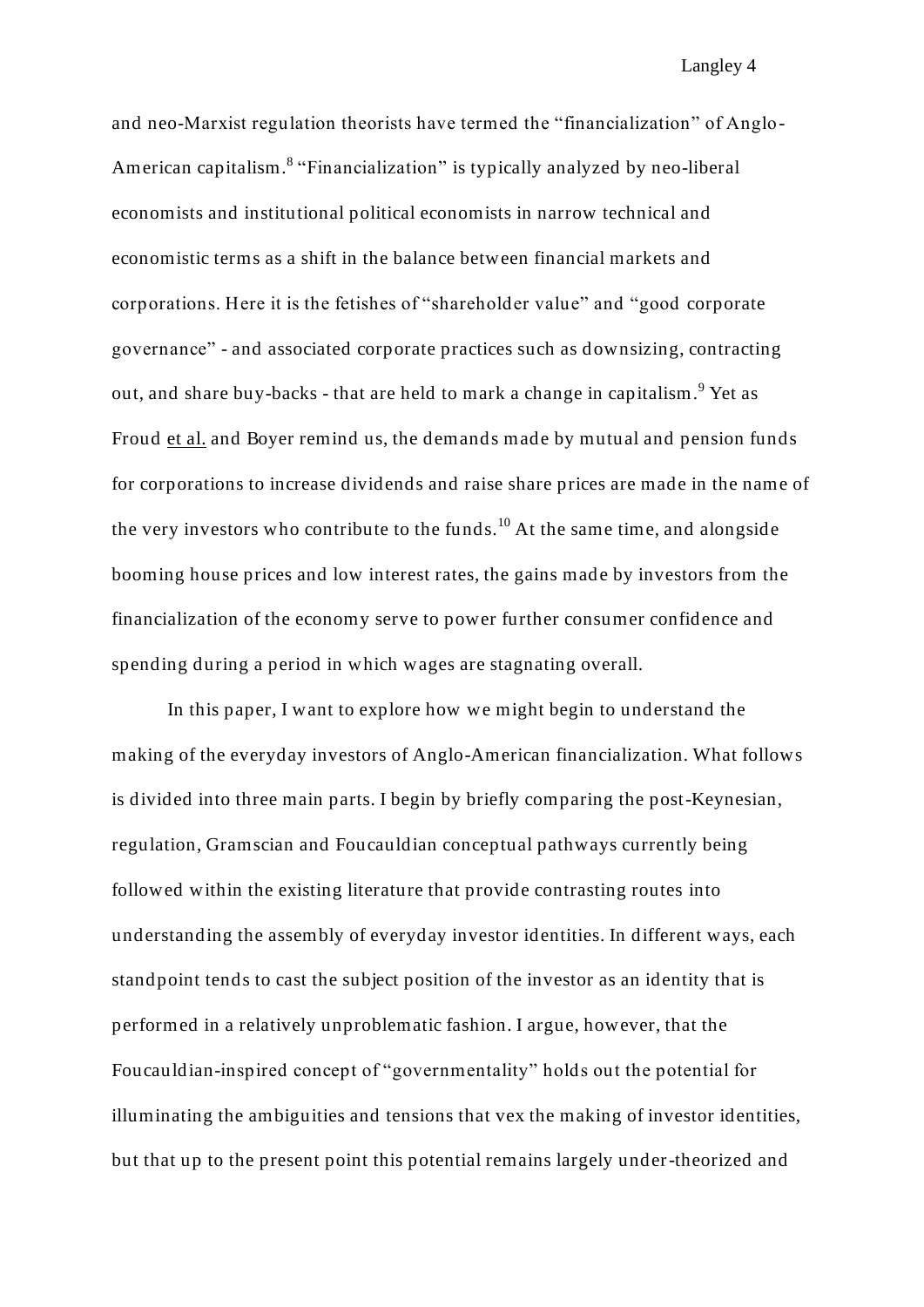unexplored. The second part of the paper asks how investment comes to be represented, under the terms of neo-liberal governmentality, as essential to the production and reproduction of individual security and freedom. I suggest that investment appears as a technology of the self under neo-liberal programs of government, as discourses call up responsible investor subjects who embrace financial market risk/ reward in the face of cuts in the provision of collective insurance. The third part begins by considering the "investm ent shortfalls" that are apparent on both sides of the Atlantic. Such shortfalls against the levels of investment that are assumed to be necessary to provide for future security and autonomy suggest, in effect, that the subject position of the investor is not simply occupied by individuals in a straightforward manner. Policy makers have reacted to investment shortfalls with financial literacy campaigns and initiatives that attempt to extend investment practices to those who are currently excluded. I argue, however, that such campaigns and initiatives cannot overcome contradictions present in the processes of identification. Individuals cannot identify with the subject position of the investor to which they are summoned in an unambiguous manner: investment a s a technology for the calculating and embracing of financial market risk/ reward fails to bring order to future uncertainty and instead leads to heightened anxiety; and the performance of investment stands in tension with the practices of work and consumption which also appear as essential to securing, advancing and expressing individual freedom in neo-liberal society. In short, everyday investors are necessarily uncertain subjects in Anglo-American financialization.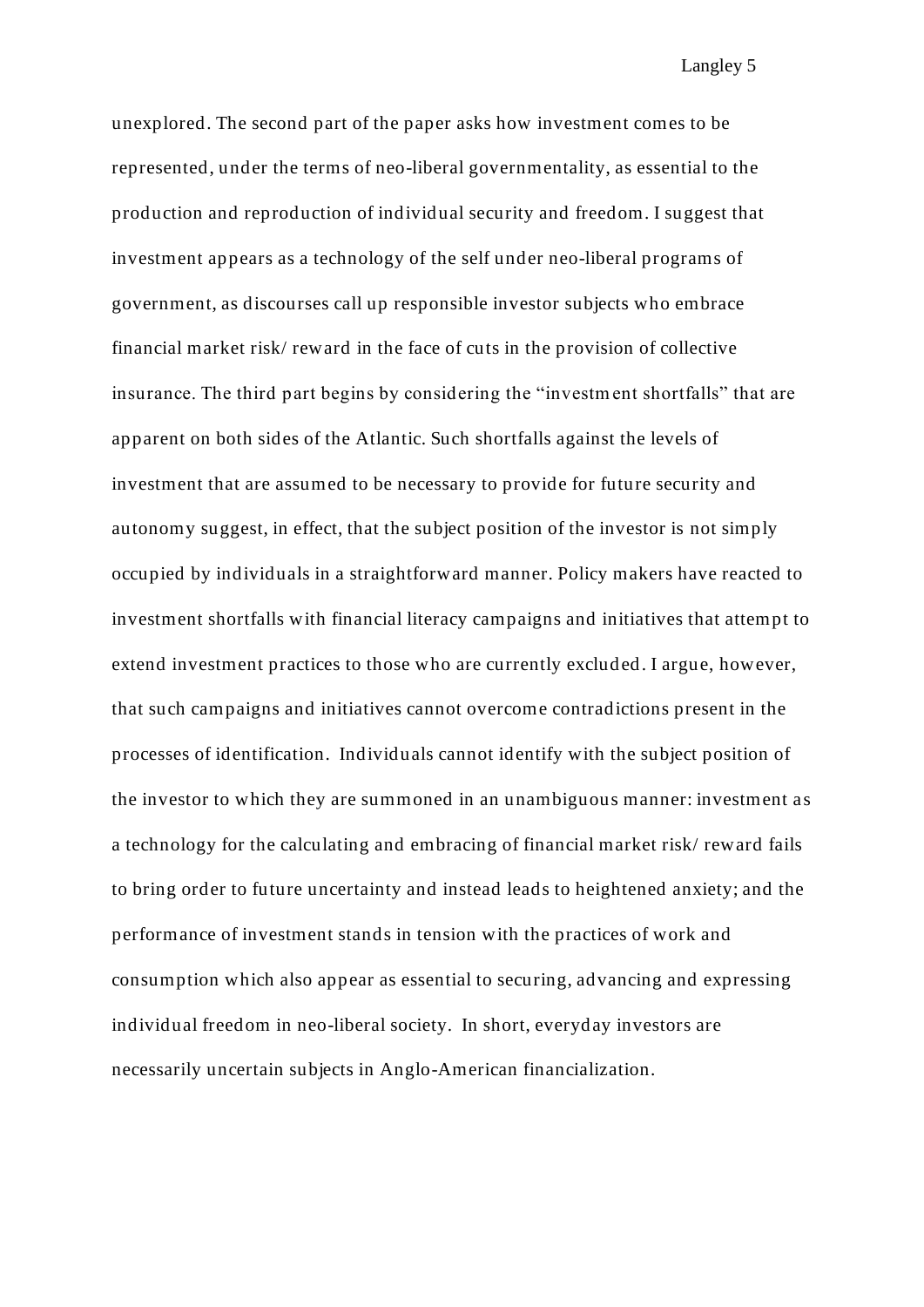#### **Financialization and Everyday Investors**

In the context of a burgeoning literature on the financialization of Anglo-American capitalism that concerns itself almost exclusively with a transformation in the relationships between the financial and productive economies, post-Keynesian political economists and regulation theorists highlight the importance of everyday investment in the processes of change.<sup>11</sup> From these perspectives, the development of everyday investment comes into view as the outcome of largely structural logics. Froud et al., for example, "hypothesise two generic types of capitalism: coupon pool capitalism and productionism," and argue that financialized or "coupon pool capitalism" is "constituted when … the capital market moves from intermediation to regulation of firm and household behaviour."<sup>12</sup> While they are careful to state that financialization does not create "a kind of univocal logic as the power of the capital market inevitably overcomes all resistances," Froud et al. nevertheless argue that "the coupon pool has already been constituted as a regulatory institution" which, it appears, operates in somewhat mechanical terms through the potential and actual returns on household saving.<sup>13</sup> Not dissimilarly, for Robert Boyer, financialized capitalism is imputed with a coherence that, however unwarranted, necessarily follows from a set of assumptions about the transition of capitalism from one (Fordist, productionist) growth regime to another (post-Fordist, "finance-led") growth regime.<sup>14</sup> Once again, the contemporary predominance of finance is taken to be an already existing material reality, thereby sidelining important political questions as to the contingent processes of financialization in everyday life.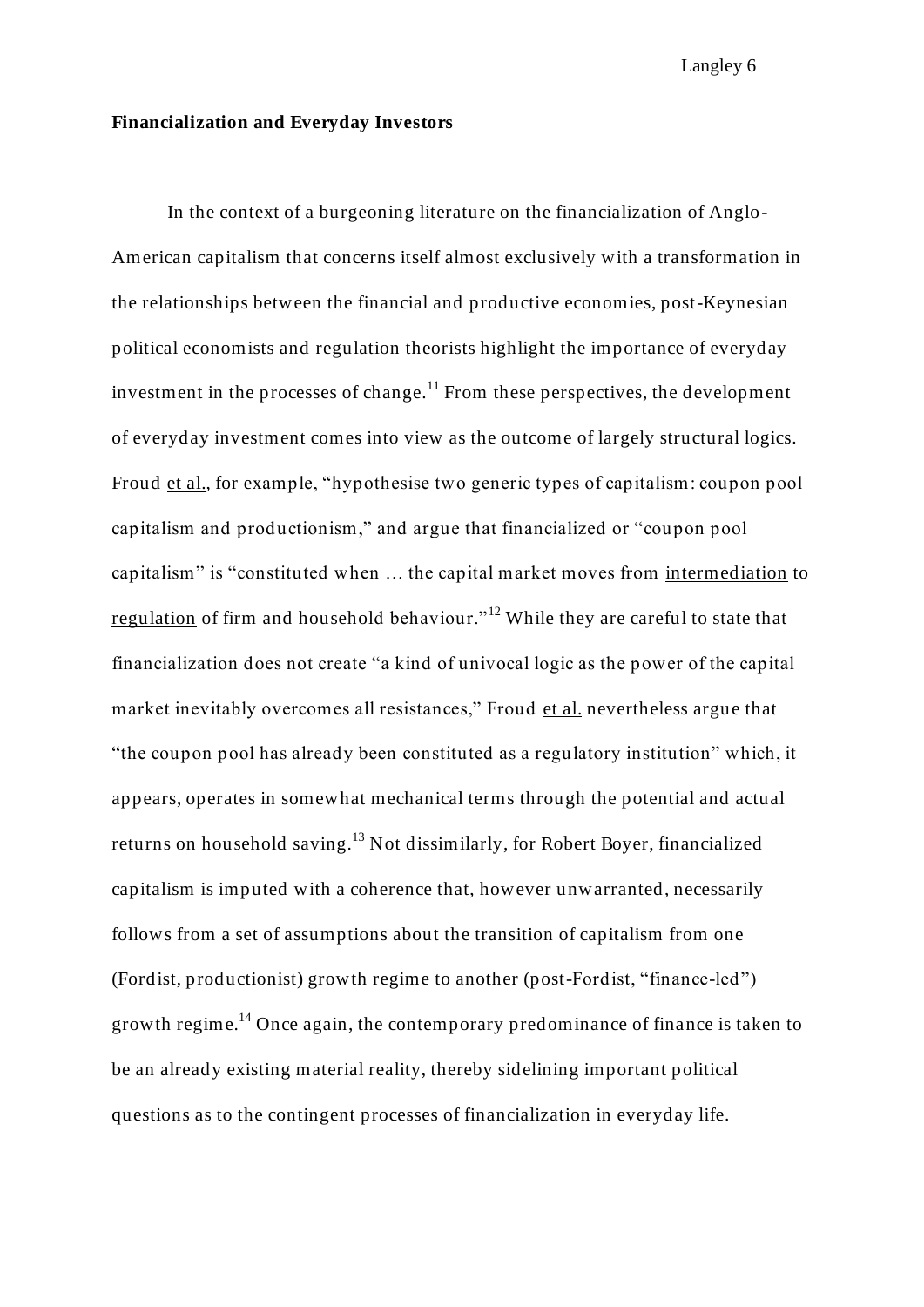In contrast with the work of post-Keynesians and regulation theorists, some Gramscian accounts of the power of Anglo-American finance capital are notable for explicitly ascribing analytic importance to the making of investor identities. Adam Harmes, for instance, talks of "the emergence of a widespread 'investment culture' which  $\ldots$  has played a critical role in strengthening the hegemonic dominance of finance capital – linking the perceived interests of tens of millions of workers to its own by embedding 'investor practices' in their everyday lives." <sup>15</sup> Despite Harmes undoubted contribution toward revealing the consensual nature of financialization, problems remain with analyses of everyday investment which begin and end with "finance capital" as their key category for investigation. The social forces of finance broadly conceived (including accountants, auditors, insurers, regulators, lawyers, management consultants, information agencies, and so on) are undeniably making substantial profits and sit atop of the hierarchical networks of financializing capitalism. Yet it remains insufficient to understand the creation of everyday investors as simply part and parcel of the ideological reproduction of the power of a clearly definable "finance capital." As Aitken has it, there is a need to "underscore '[finance] capital' not as a macro-structural entity but as something made in the spaces of everyday life."<sup>16</sup> Gramscian or other Marxist studies of financialization are indeed strong in situating the growth of everyday investment in the current dynamics of capital accumulation, but remain inadequate for an understanding of the embodiment and performance of everyday investment.

A growing body of research by those working within "cultural economy" is also beginning to address the assembly of financial identities.<sup>17</sup> At present, the Foucauldian-inspired concept of "governmentality" figures prominently in this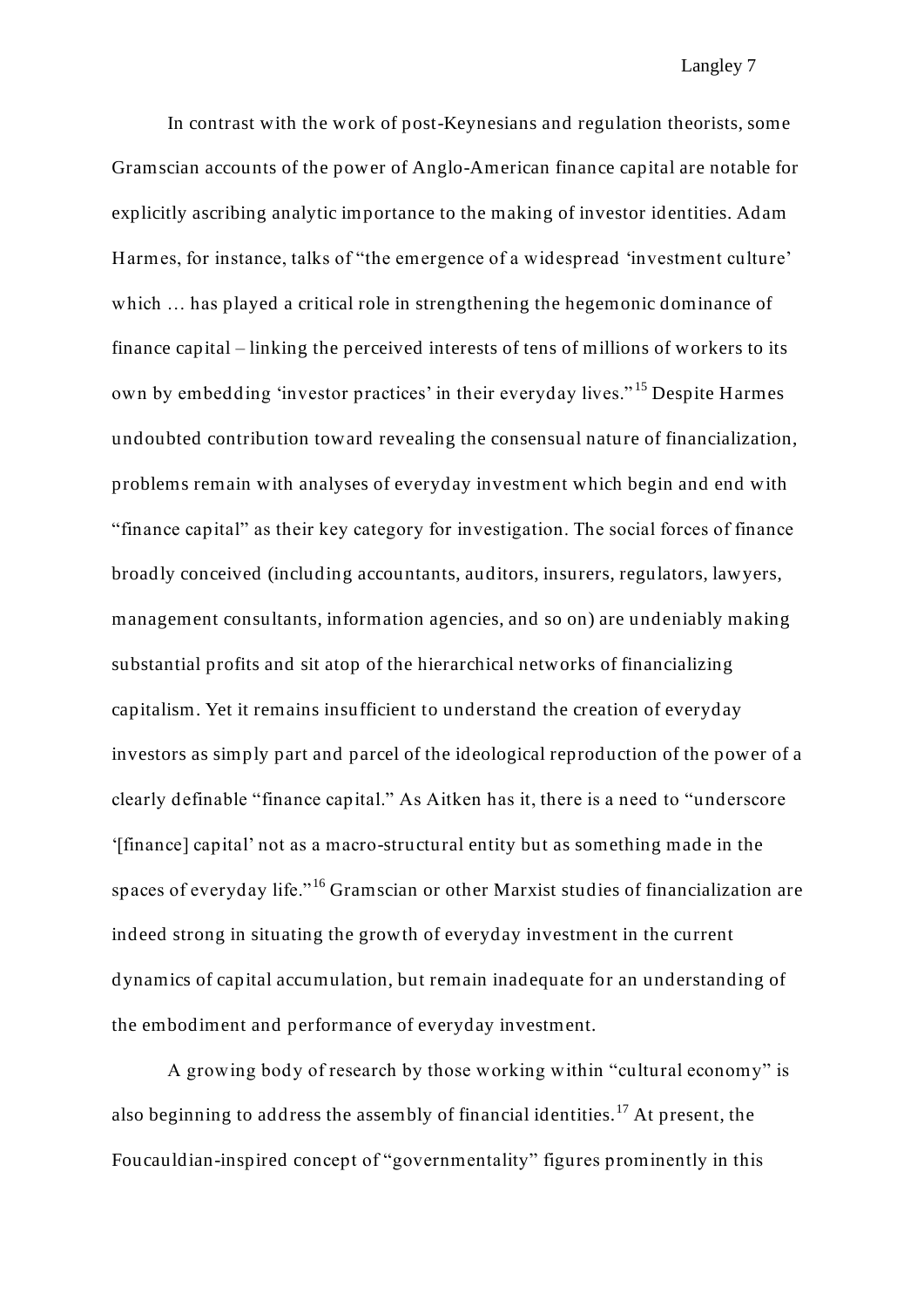literature.<sup>18</sup> For Foucault, the concept of governmentality both distanced him from Marxist theories of ideology and specifically the work of Althusser, and provided a means of understanding the operation of power in (neo)liberal societies. As Foucault described it, governmentality is "the ensemble formed by the institutions, procedures, analyses and reflections, the calculations and tactics, that allow the exercise of this very specific albeit complex form of power, which has as its target population."<sup>19</sup> What he also calls "the art of government" and "the conduct of conduct" does not simply refer to the institutions, individuals and groups that hold authority over society (e.g. financial capital). Rather, governmentality is a discursive field that rationalizes the exercise of power. Through its practices, specific interventions come to connect "government, politics and administration to the space of bodies, lives, selves and persons." <sup>20</sup> Thus it becomes possible to critically scrutinize (neo)liberal programs of government that hinge on the government of the self by the self.<sup>21</sup> On the one hand, (neo)liberal government respects the formal freedom and autonomy of subjects. On the other hand, it governs within and through those independent actions by promoting the very disciplinary technologies deemed necessary for a successful autonomous life.

When we consider the existing research into everyday investor subjects that deploys the concept of governmentality, what is perhaps most striking are the similarities that are ultimately apparent with post-Keynesian, regulation, and Gramscian accounts. All, in albeit very different ways, give the impression that the subject position of the investor is performed relatively smoothly as the processes of financialization and neo-liberalization march on. Everyday investors continue to appear as artifacts of, and not architects in, processes of change. As critics of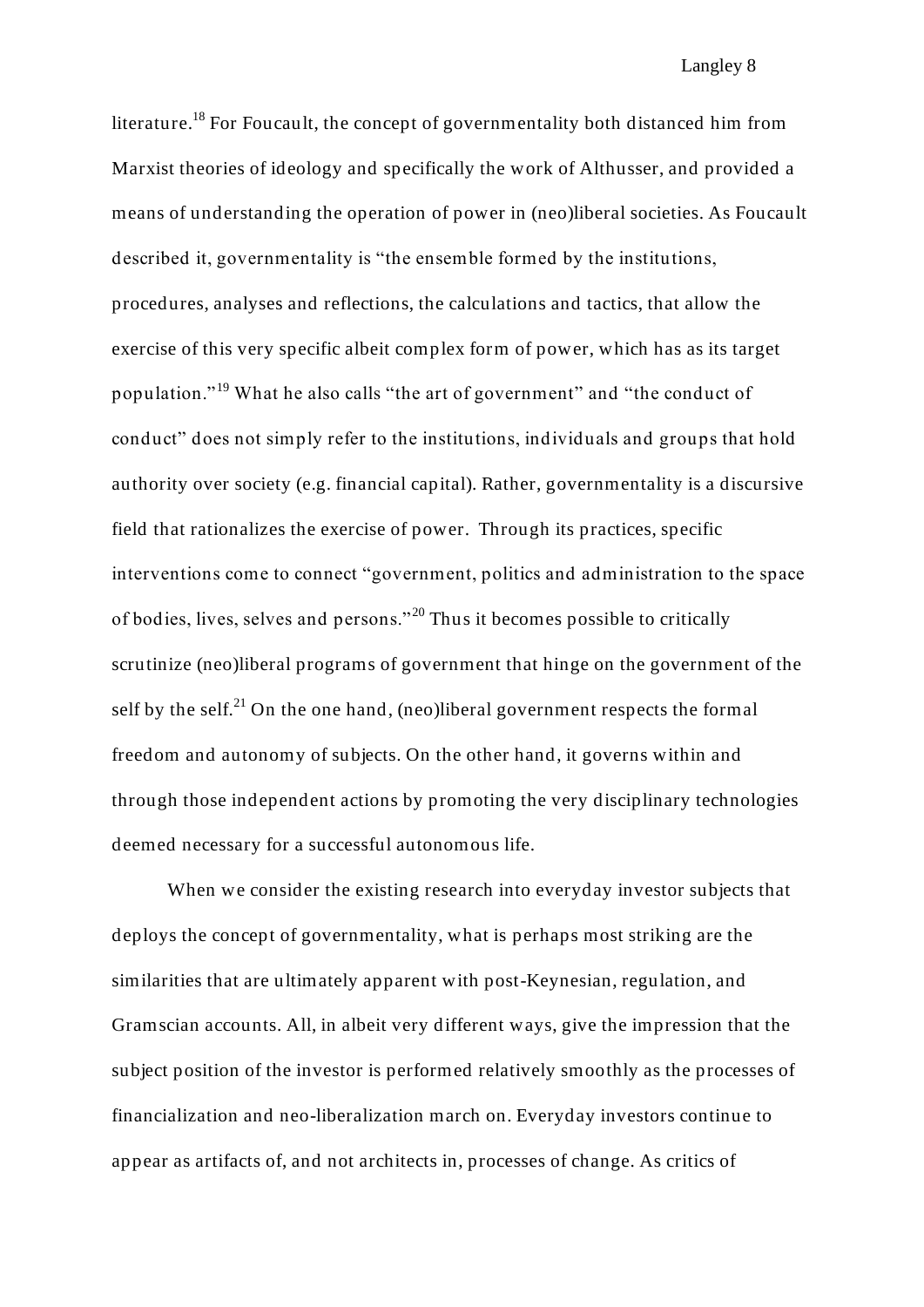Foucault more broadly have noted, there is a danger that "disciplinary power" is understood not "as a tendency within modern forms of social control" but as "a fully installed monolithic force which saturates all social relations."<sup>22</sup> The result, as Stuart Hall puts it, is that "discursive subject positions become a priori categories which individuals seem to occupy in an unproblematic fashion." <sup>23</sup> While it is perhaps fair to level such criticisms at Foucault's Discipline and Punish and the vast array of work by social scientists which has followed from it, they can be less easily directed towards his subsequent work on technologies of the self in The History of Sexuality and governmentality. Louise Amoore, for example, is able to draw on the concept of governmentality to argue that subjects are both vehicles of discourses of disciplinary power and the means by which those discourses are rendered fragile and vulnerable.<sup>24</sup>

In the remaining parts of the paper, then, I pursue a Foucauldian approach that explicitly does not collapse into the Foucault of Discipline and Punish and thereby reduce everyday investors to "docile bodies." For us, the concept of governmentality suggests that all subjects' perceived self-interests as investors are discursively framed and manifest in their reflective, intentional and aspirational practices, and that contingency, contradictions, tensions and ambiguities are also likely to be present in the making of investor identities. To return to Stuart Hall, "identification is a construction, a process never completed," and we need to pay close "attention to what might in any way interrupt, prevent or disturb the smooth insertion of individuals into … subject positions." <sup>25</sup> Specifically, I inflect the concept of governmentality with Foucault's work on "the cultivation of the self" in The Care of the Self, the third volume of History of Sexuality. Here Foucault explores what he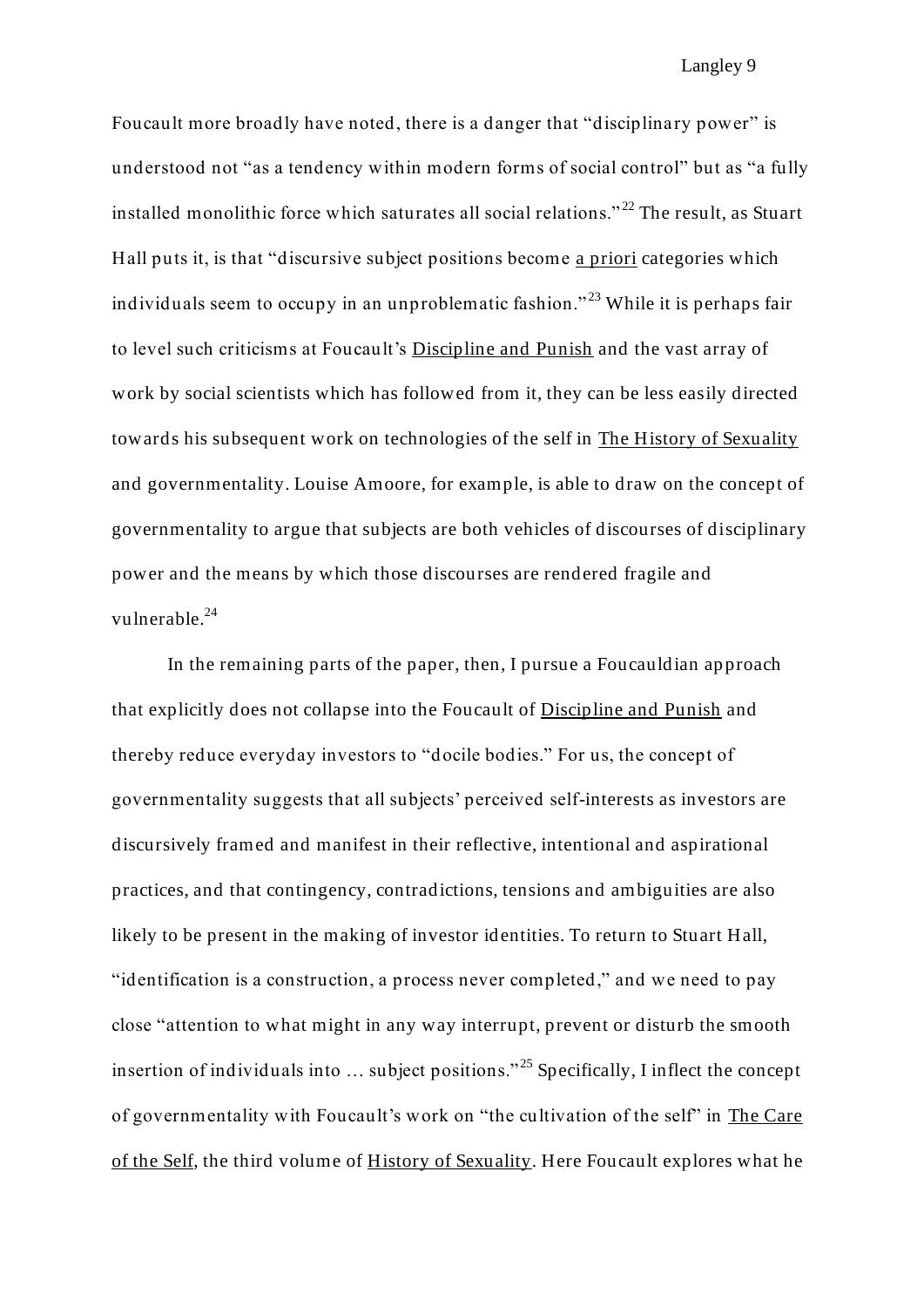terms the "problematization of aphrodisia" in Rome which was manifest not in "the form of a demand for intervention on the part of public authority" but as "an intensification of the relation to oneself by which one constituted oneself as the subject of one's acts."<sup>26</sup> He talks of a series of techniques that permit willing individuals to work on an ethics of the self by regulating their bodies, their thoughts and conduct. Such "technologies of the self" not only enable disciplinary selfimprovement and contribute to the betterment of society, but also make possible "the experience of a pleasure that one takes in oneself."<sup>27</sup> Transposed to the contemporary neo-liberal era in which the ethics of self-improvement privilege the material enhancement of individual autonomy and security in the name of a free market society, taking care of the self increasingly involves a portfolio of financial market assets that, carefully selected by the individual through the calculated engagement with risk, holds out the prospect of pleasure through returns. In short, I wish to conceive of investment as a technology of the self under neo-liberal governmentality.

#### **Investment as a Neo-Liberal Technology of Self**

From the governmentality perspective, the key to understanding the making of everyday investor subjects is to reveal the ways in which the practices of investment come to be represented as integral to a secure and autonomous life. The making of everyday investor subjects is, of course, not only a feature of contemporary times. $^{28}$  I would contend, however, that investment occupies a more fundamental position in contemporary neo-liberal governmentality than has been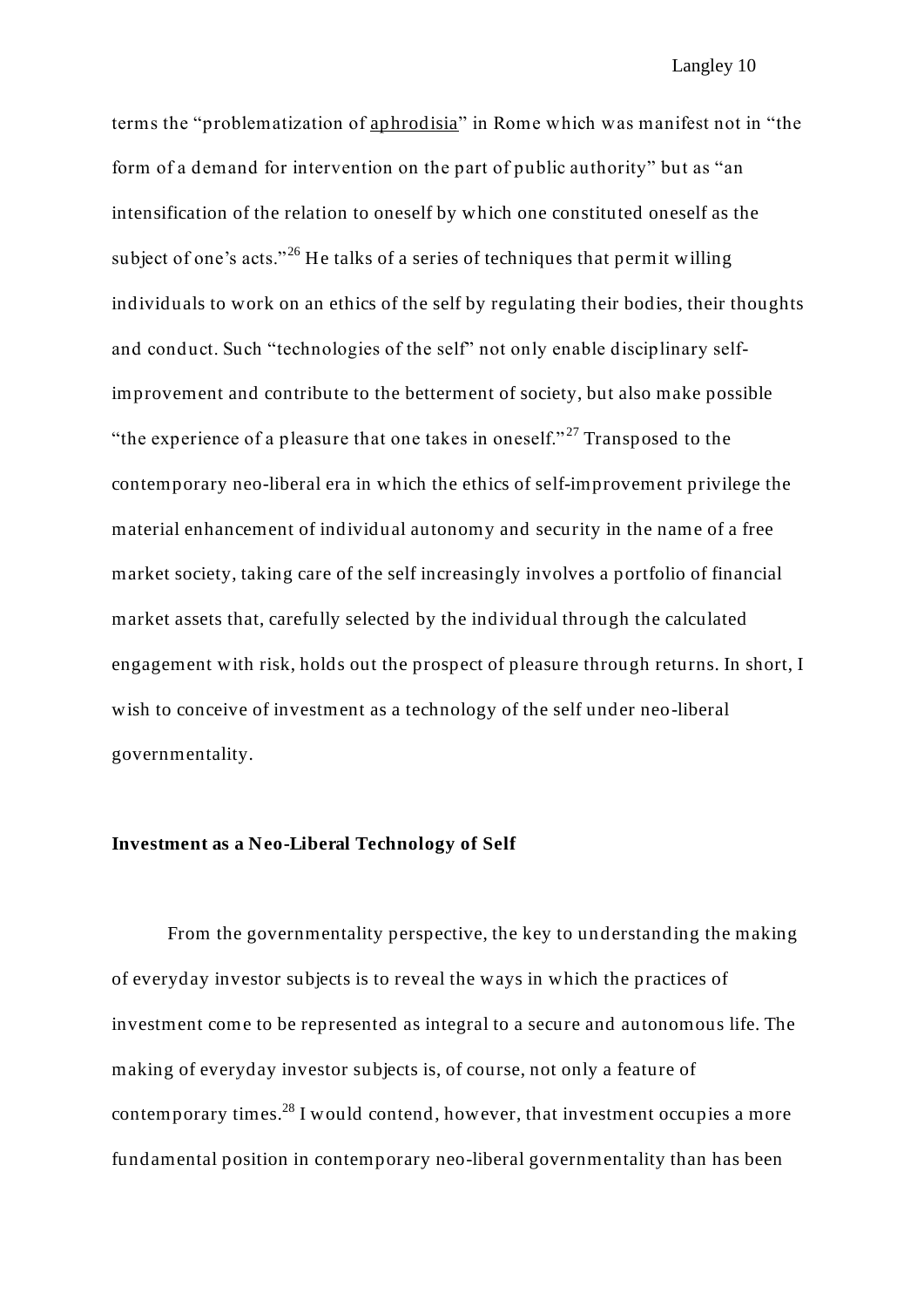the case previously. It is only in contemporary Anglo-American capitalism that it would seem appropriate to conceive of investment as a neo-liberal technology of the self.

Neo-liberalism can be characterized as "a political rationality that tries to render the social domain economic and to link a reduction in (welfare) state services and security systems to the increasing call for 'personal responsibility' and 'selfcare'."<sup>29</sup> Contrary to previous liberal programs of government, the neo-liberal state plays not only a supervisory role in relation to the market but also stimulates, promotes and shapes subjects who, self-consciously and responsibly, further their own freedom and security through the market in general and the financial market in particular. Processes of identification feature important Others such as those "welfare dependents" who, by relying upon the state to provide for them, are mad, bad and in danger of future insecurity. In neo-liberal Anglo-American society the result is a "financialization of daily life" that is well underway.<sup>30</sup> Not only is it the case that financial self-discipline (rationality, planning and foresight, prudence, etc.) in general is central for the autonomous neo-liberal subject, $31$  but that investment is increasingly becoming essential to the course of self-realization. Practically, this means that individuals are encouraged to perceive practices of financial market investment and the returns that are assumed to follow as key to their freedom and security for both the medium-term and in their retirement.

Representations of intimate connections between individual welfare, security and freedom on the one hand, and the practices of investment on the other, turn, then, on the contemporary reworking of risk. Through a critical reading of Frank Knight's classic investigation of indeterminacy, the category of "risk" can be seen as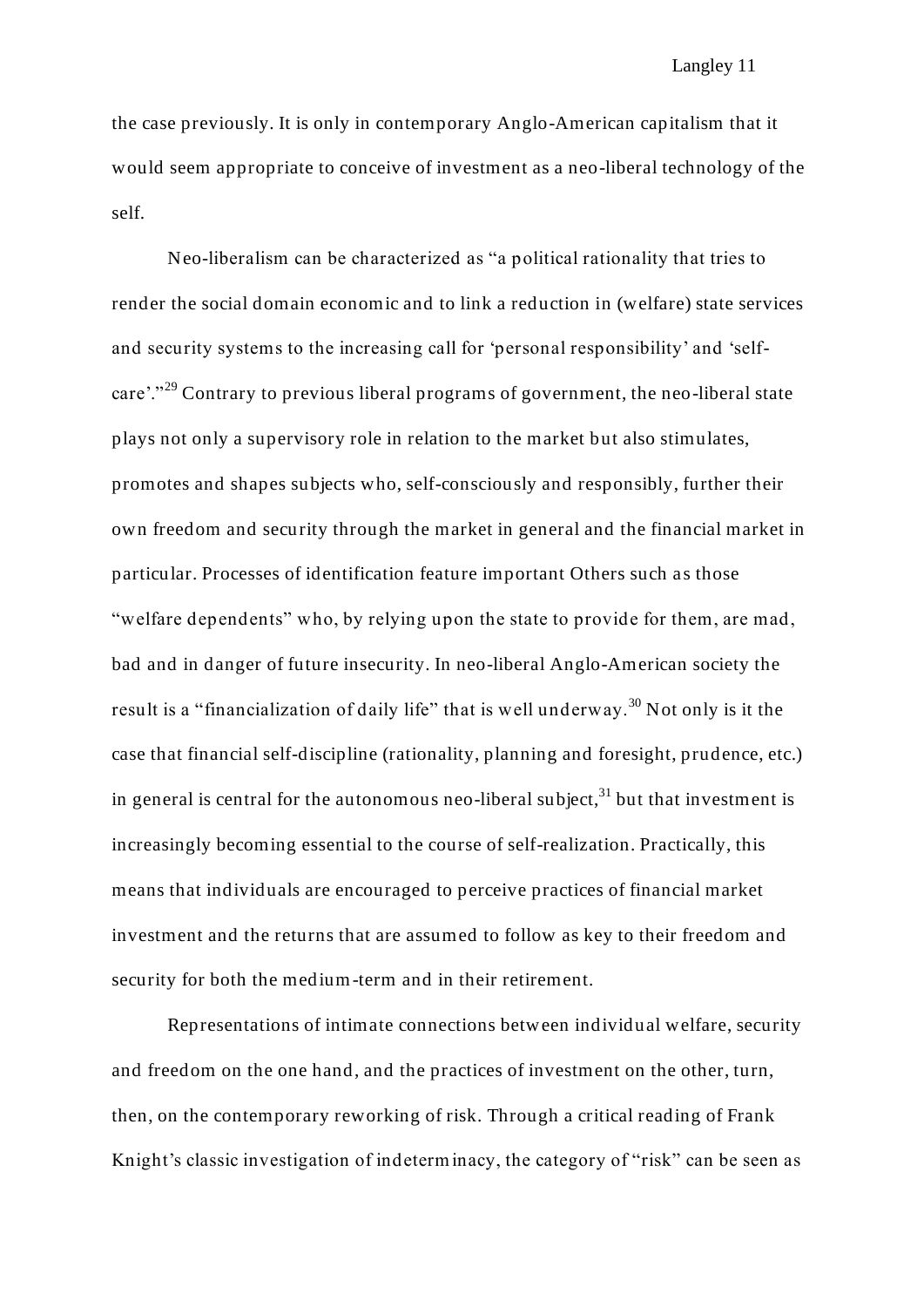distinct from uncertainty, the former as the statistical and predictive calculation of the future and the latter as non-calculable future volatilities that are beyond rational expectations.<sup>32</sup> Techniques of risk and actuarialism thus provide a means of calculating and feigning control over a necessarily uncertain future.<sup>33</sup> It follows that, "the responsibilization of the self" associated with neo-liberal government calls up "new forms of prudentialism (a privatized actuarialism) where risk management is forced back onto individuals and satisfied through the market." <sup>34</sup> Investment is a highly significant "private" technology for the calculation of risk. The re-articulation of risk that is necessary for investment to become closely bound to perceptions of enhanced individual security and freedom entails, therefore, the displacement of insurance as a "public" and collective means of managing risk.

There are, of course, important similarities between insurance and investment as techniques of risk and technologies of government. Both hold out the prospect of individual security by constructing the uncertain future as a set of calculable, measurable and manageable risks. Both also rely on expertise, that is, "the social authority ascribed to particular agents" (i.e. insurers, asset managers, etc.) and "forms of judgment on the basis of their claims to possess specialized truths and rare powers" (i.e. probability, actuarialism, portfolio theory, etc.).<sup>35</sup> Nevertheless, insurance and investment represent "risk" in very different ways. Insurance developed throughout the twentieth century to protect the individual against loss or hardship from a diverse range of risks (e.g. accidents, unemployment, poverty, old age, premature death). Here risks are traditionally constructed through expert probability calculations as an actuarial phenomenon that can be managed, pooled and spread across a population.<sup>36</sup> This view of risk as a possible hindrance, danger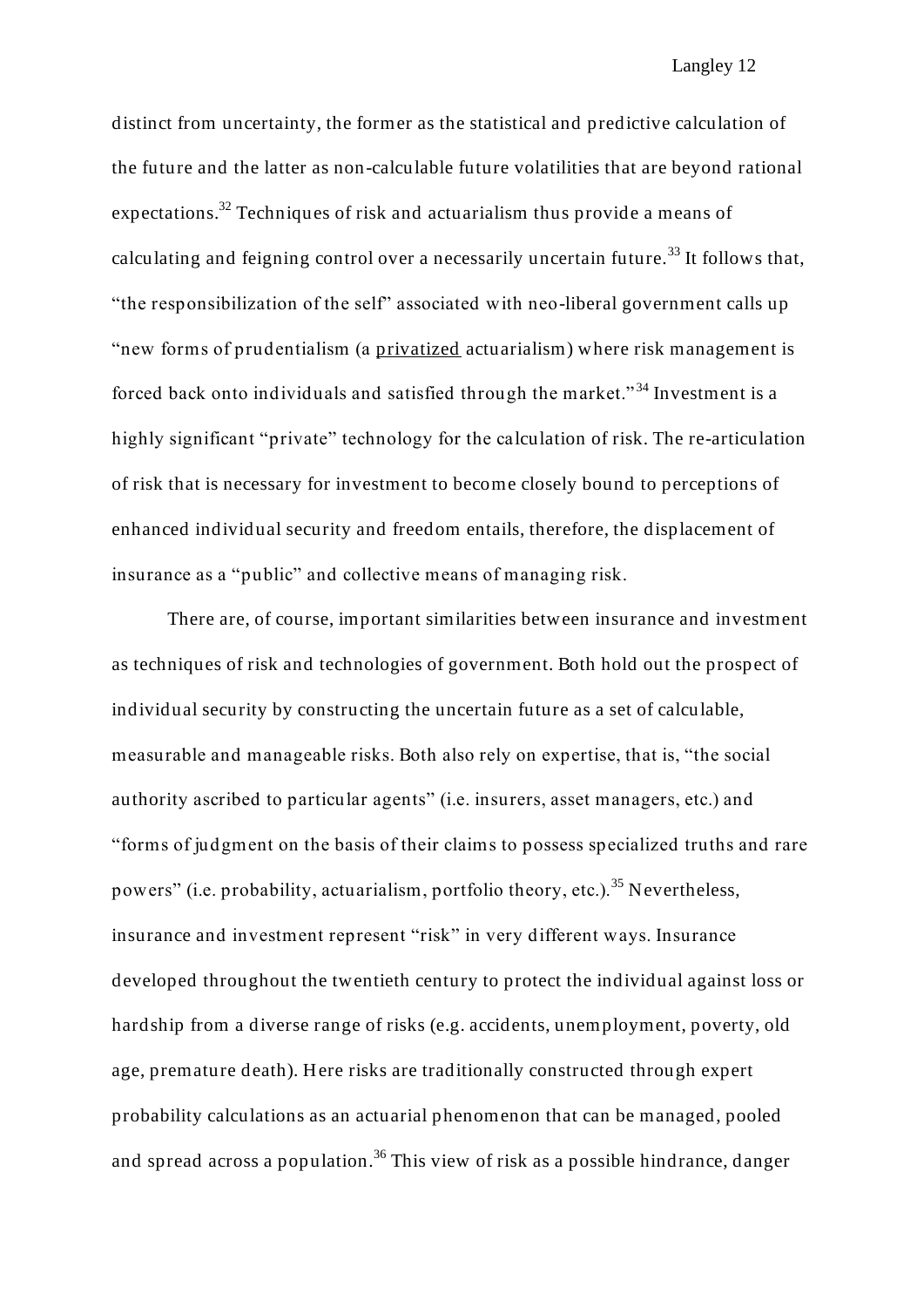or loss to be shared collectively and therefore minimized contrasts with the representation of risk present in financial market investment practices. Here risk appears as an incentive or opportunity to be calculated and grasped by the individual. The move from collective insurance to individual investment is, therefore, perhaps the exemplar of a broader trend in neo-liberal society that Baker and Simon call "embracing risk."<sup>37</sup> The promise of investment returns makes the individualization of responsibility for security and freedom not just accept able, but welcome and appealing.

Perhaps the most extreme example of investment as a neo-liberal technology of the self at work in Anglo-American financialised capitalism is found in the US in the practices of the so-called "day trader." Day traders give up their day jobs to become full-time investors in the financial markets through the channels supplied by internet trading platforms and discount brokers. A very small number of individuals have, of course, given up their day jobs to compete with the professional financiers. Anglo-American mass investment in financial markets is characterized not so much by the rise of the day trader, but by individual portfolios built up through contributions to mutual funds (known as unit trusts in the UK) and pension plan s. For example, by the end of 2002, mutual funds invested in equities had come to account for 22% of the UK's £1,900 billion long-term savings. Occupational pensions and personal pension plans which, on average, invest over two-thirds of their capital in equities, accounted respectively for a further 29% and 13% of UK long-term savings.<sup>38</sup>

Investment in mutual funds appears as central to the production of the free self under neo-liberal governmentality. Indeed, as the growth of mutual fund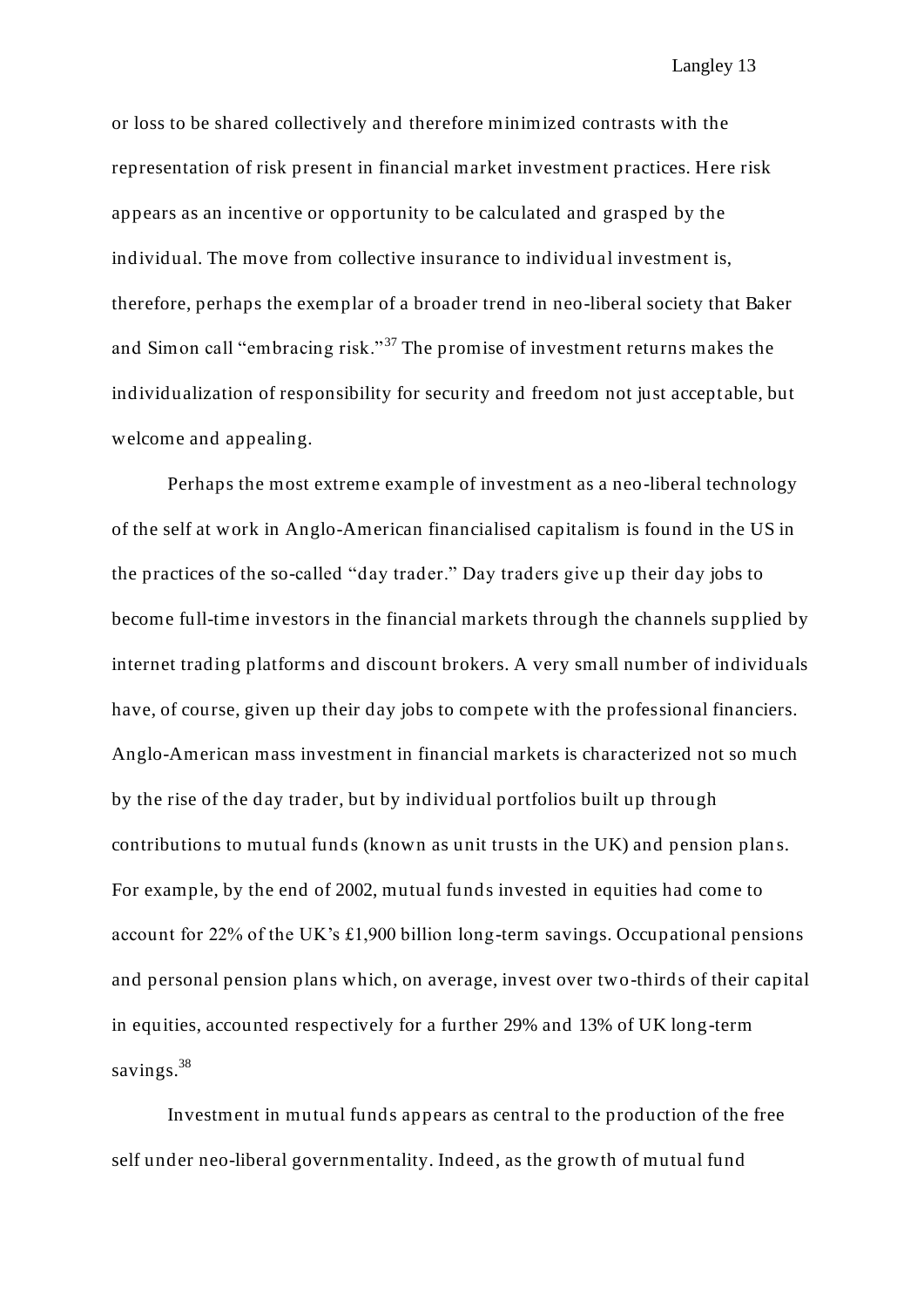investing produces a decline in the share of the US and UK stock markets that are owned directly by relatively wealthy individuals, mutual funds tend to be viewed as the key development in what some observers call the "democratization of finance."  $39$ Here, and amidst the disintegration of collective social forms such as family, welfare state and secure employment, achieving returns from mutual funds is represented as empowering future happiness, improving social standing and, ultimately, producing greater freedom. The proliferation of mutual fund investment has been attributed by some observers to the bull market of the 1990s and the associated promises of massive returns on investment present in the "new economy" discourse.<sup>40</sup> The pouring of savings into mutual funds, rising stock markets and (in the US) cuts in capital gains taxes were clearly co-constitutive in the new economy,  $4^{1}$  a relationship in which the growth of the financial media also undoubtedly played a very important role.<sup>42</sup> Furthermore, as Frank makes clear, the new economy was in many ways the highpoint of the "people's market of the 1990s," a period in which Wall Street was represented in the media as much less elitist and as the domain of Warren Buffet and the middle-class investor.<sup>43</sup> In our terms, however, understanding mutual fund investors as merely passing moments in everyday financial subjectivity, called up by a fleeting discourse of financial speculation, is problematic. It serves to obscure the moral, political and technological context in which the subject position of the investor is summoned up. If the new economy were the whole story when it comes to mutual funds, it would be fair to expect mutual fund investment to have collapsed with the bursting of the new economy bubble in early 2000. Yet, in January 2004, American's poured \$40.8 billion into mutual funds. This was the third highest monthly growth since 1992.<sup>44</sup> Such growth is perhaps even more revealing given the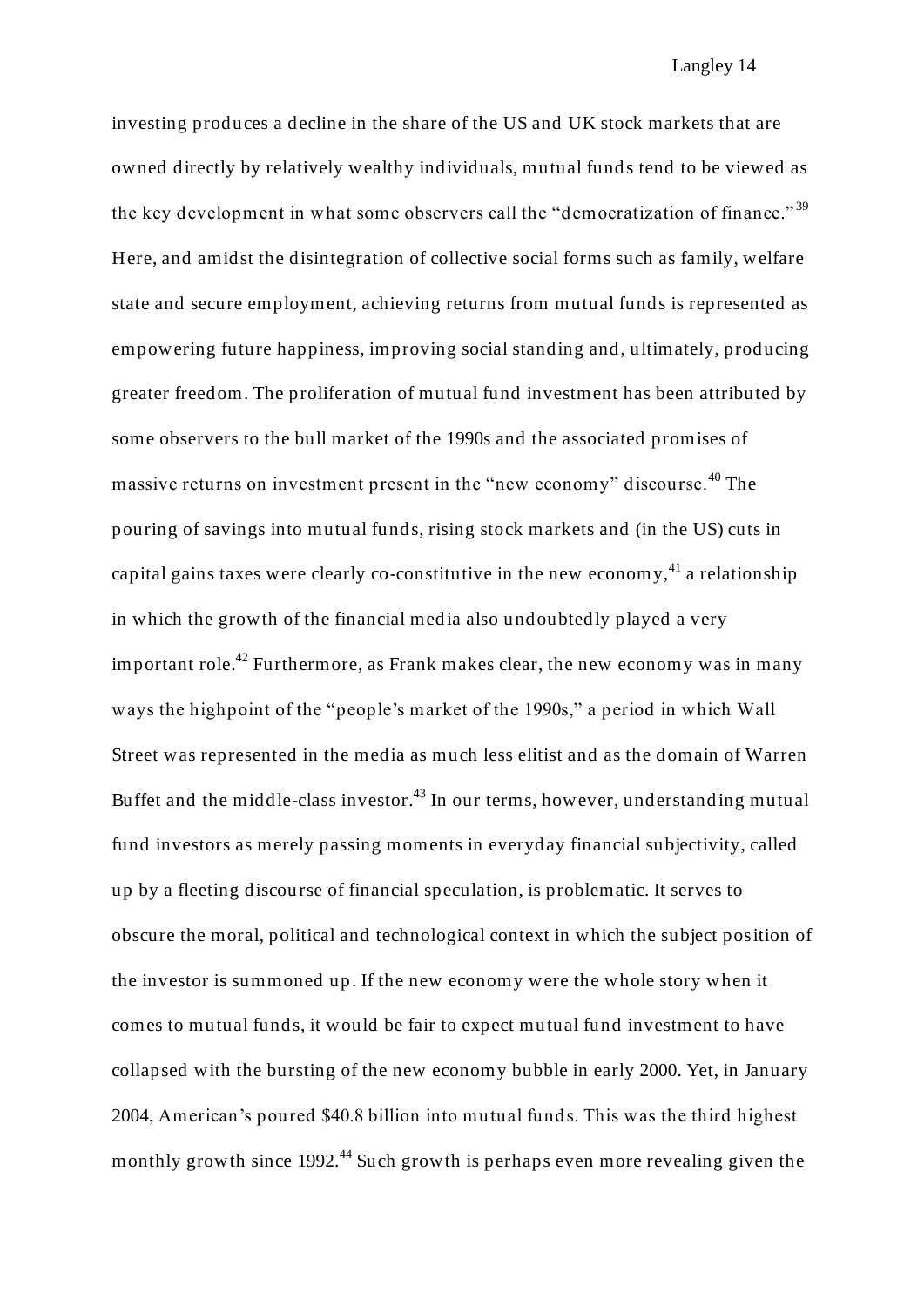Enron and World.com affairs and the investigations in early 2004, led by New York Attorney General Eliot Spitzer, into improper trading by asset managers at the height of the bubble.

Investment as a technology of the self under neo-liberal governmentality is also increasingly at work in Anglo-American pensions. Both states and employers are scaling back insurance commitments that expanded during the post-1945 era, thereby individualizing responsibility for provision for old age. For both the US and UK governments, this has entailed moves to minimize the share of total retirement income that is provid ed through state-based pension arrangements. These moves have included, for example, the indexation of basic state pension benefits to prices as opposed to earnings in the UK, President Bush's current initiative to partially marketize and individualize US Social Security, and the provision of various tax breaks for private pensions on both sides of the Atlantic (e.g. individual retirement accounts (IRAs) in the US). For employers, meanwhile, defined -benefit (DB) or "final salary" occupational pension schemes have increasingly been closed to new entrants in favor of defined-contribution (DC) or "money purchase" alternatives.<sup>45</sup> While the scale and ratio of tax-favored contributions by employers and employees varies across both DB and DC, it is differences in terms of responsibility and risk that primarily distinguishes final salary from money purchase schemes. Workers' contributions to DB schemes are invested in the financial markets on their behalf by scheme trustees and the asset management industry. The employer bears the risk returning from investment that may not be sufficient to meet guaranteed insurance benefits which are calculated according to a prescribed formula based on final salary and/ or period of service. In contrast, under DC plans (which are com monly known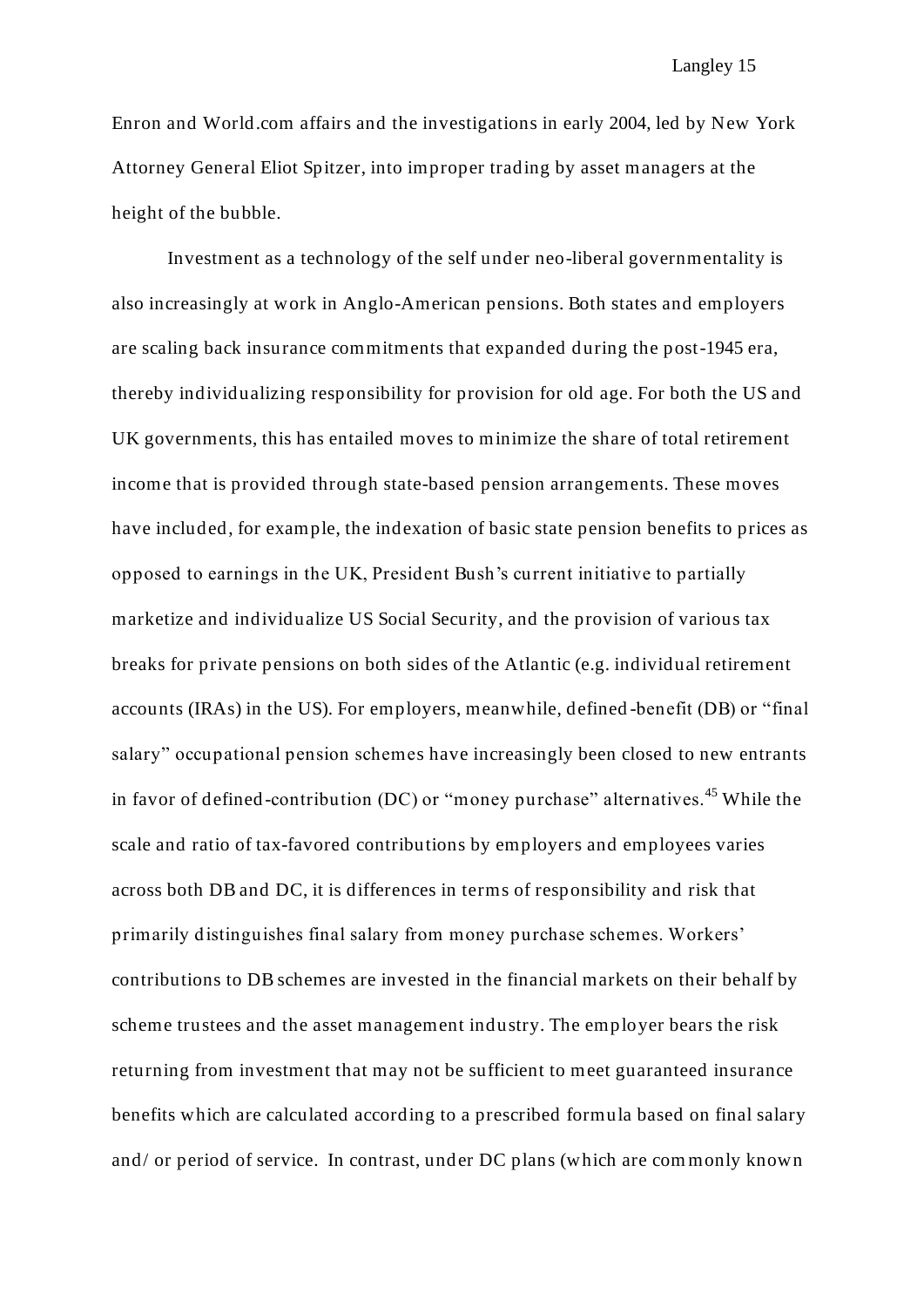as  $401(k)$  plans in the US as around three-quarters of DC plans use the  $401(k)$  tax code) no commitment is made on benefits. The individual worker is responsible for deciding the scale of their contributions and between investment options and, ultimately, bears the risk that returns may not be sufficient to provide for their retirement income. Achieving a secure and free retirement in the future increasingly requires considerable care of the self in the present, care that it appears can only be practiced through DC plans and financial market investment.

#### **Uncertain Subjects**

The making of everyday investor identities and the financialization of Anglo-American capitalism is deeply bound up with neo-liberal governmentality that stresses personal responsibility for individual freedom and security. The mass middle- classes that are the principal target, collectively and individually, of neoliberal governmentality are not, however, investing sufficiently or effectively in order to provide for their security. This is revealed, in effect and in the most general of terms, by the rates of saving that currently prevail on both sides of the Atlantic. For example, in the UK, the savings ratio – defined as household saving as a percentage of gross income – reached a record low of 4.8% in the last quarter of 2002. This compares to an average of 8.9% over the period 1994-2004.<sup>46</sup> American households, meanwhile, currently save less than 1% of their disposable income.<sup>47</sup> Collective and individual shortfalls in investment are apparent, more specifically and perhaps most starkly, in terms of investing for retirement. The initial report by the Pensions Commission suggests that 13 million of the UK's 28 million working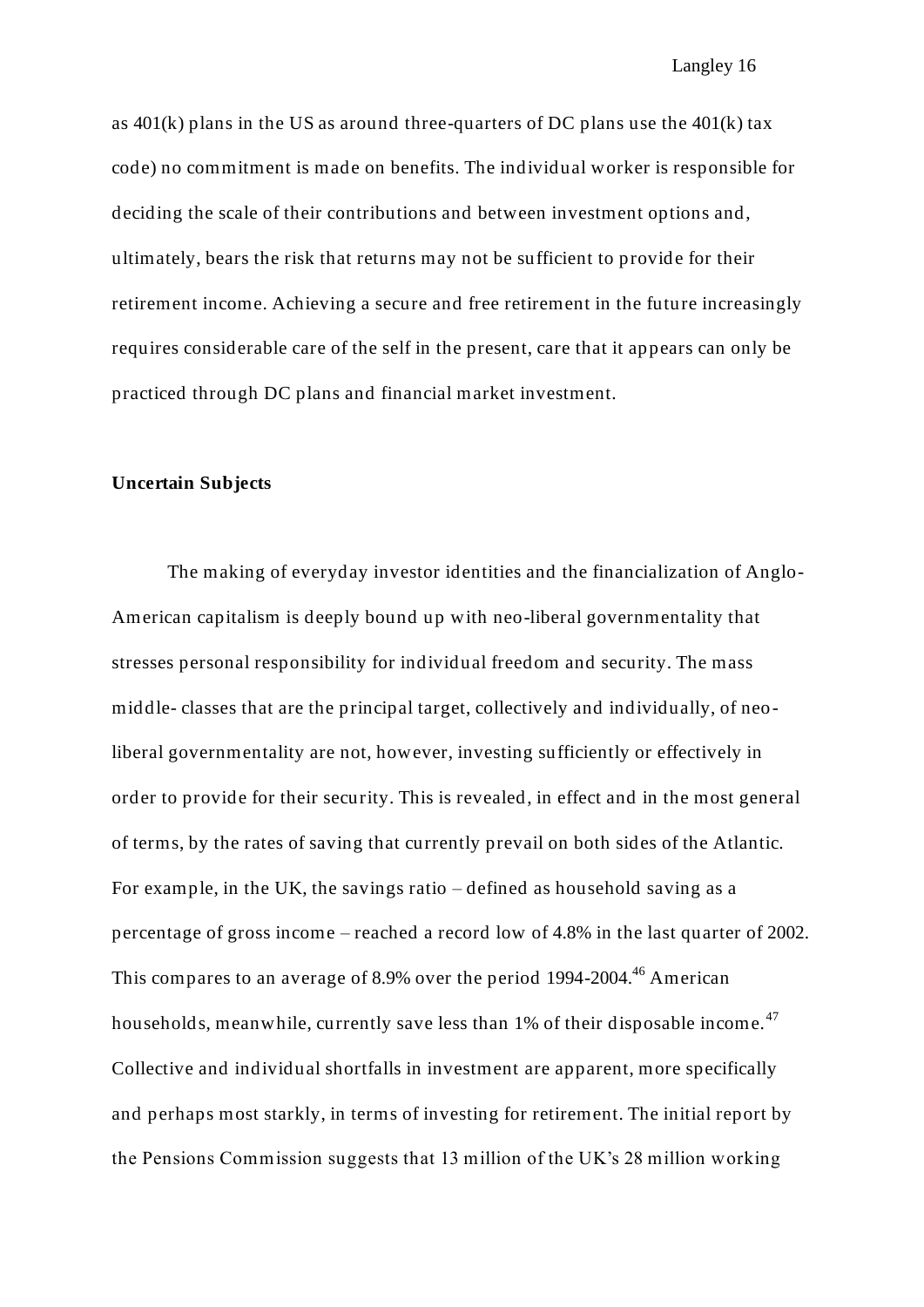population are not saving at a level sufficient to provide for a financially secure retirement.<sup>48</sup> Munnell and Sundén's work for the Brookings Institution on  $401(k)$ plans paints a similar picture.<sup>49</sup> Furthermore, Munnell and Sundén also suggest that 401(k) plan participants largely fail to undertake the portfolio div ersification strategies that basic investment theory deems necessary to the management of investment risk. Indeed, the holding of "unbalanced" portfolios was cruelly exposed by the fate of the Enron workers who lost not only their jobs, but also roughly ha lf of their retirement savings which had been invested in the stock of their employer.<sup>50</sup>

Current shortfalls in collective and individual investment, and the presence of practices that diverge significantly from the basics of investment theory, suggest that the making of everyday investor subjects is proceeding far from smoothly. The principal response of policy makers and the finance industry on both sides of the Atlantic has been to step up the promotion of so-called "financial education" and "financial literacy" as discussed in the introduction to this paper. Specific policy and regulatory initiatives are also in play that seek to broaden investment practices to include those who are currently marginalized. For example, President Bush's proposed reform of Social Security would create millions of first-time financial market investors in a so-called "ownership society." Meanwhile, in the UK, the center-piece of current pensions policy is the "stakeholder pension" that is designed to reach out to those five to eight million low/ middle-income individuals that are not currently saving for their own retirement.

While the promotion of financial literacy and the extension of financial market investment to those who are presently excluded may be laudable in its own terms, these policies necessarily miss the point when it comes to the making of investors.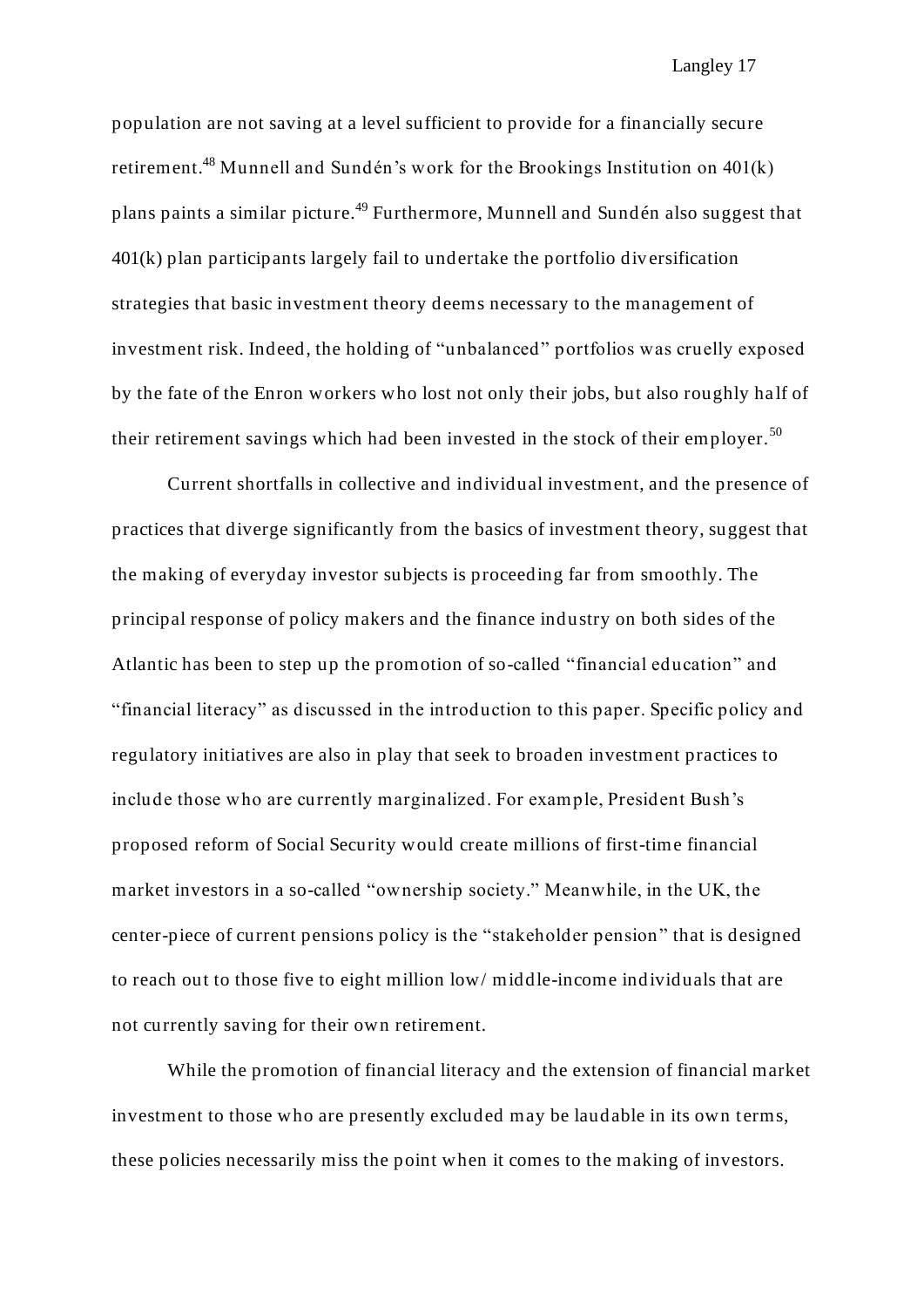Neo-liberal programs represent the investor as a clearly demarcated and unproblematic subject position that can be performed by rational, calculative and financially-literate individuals to further their own security and freedom. Yet as Miller and Rose stress, (neo)liberal programs of government are typically contingent, contested and contradictory.<sup>51</sup> It follows that, contrary to post-Keynesian, Gramscian and existing Foucauldian readings in particular, the embodiment of the mass investment culture of financialization is likely to be highly problematic. Specifically, drawing on Foucault's theorization of the concept of governmentality, I want to argue that two principal contradictions interrupt the processes of identification in everyday investment. Caught amidst these contradictions, individuals cannot identify with the subject position of the investor to which they are summoned in an unambiguous manner and, therefore, negotiate and contest disciplinary power relations in important ways.

The first contradiction that interrupts the assembly of investor identities arises out of the place of risk in the operation of investment as a technology of the self under neo-liberal governmentality. The prospects for individual security and freedom that are held out as possible through investment as care of the self hinge on the returns that are assumed to follow from embracing financial market risk. The financial future is cast as an opportunity that can be taken by the investor who appropriately calculates, measures and manages risk. Yet the proposed calculative engagement with risk/ reward assumes that it is indeed possible to bring some semblance of order to the necessarily uncertain future. It becomes apparent, based on our critical reading of Frank Knight's work on indeterminacy, that this is not a possibility. Consider, by way of illustration, DC pension plans and annuities.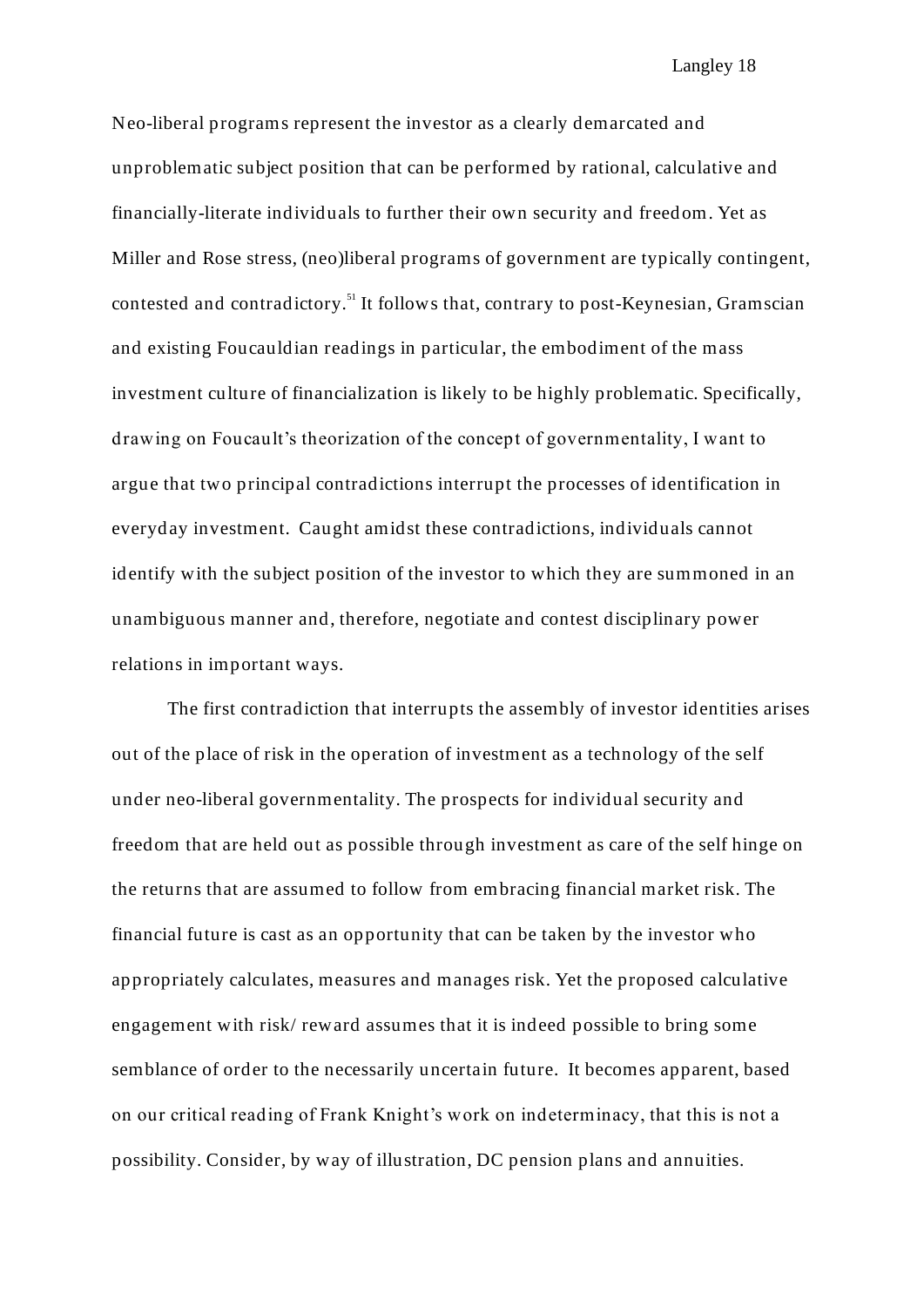Investment as a technique of risk emphasizes that contributions to a DC scheme should be held in a balanced and diversified portfolio of assets. But, at retirement, DC schemes tend to require that the individual surrenders or "cashes out" this balanced portfolio in favor of a single financial instrument  $-i.e.$  an annuity that will pay an income over the years until death. Given that annuity rates are closely tied to prevailing interest rates and thus fluctuate considerably, retirement investors are thus exposed to uncertainties that arise from not being able to calculate the interest rate at the time of their retirement. The retirement income of those who retired in the late 1990s is, for example, considerably higher than that of those who are retiring at present in a period in which annuity rates (like interest rates) have hit historic lows. What is plain is that the fate of even those individuals who have responsibly and skillfully invested for their freedom and security in retirement is simply determined by luck and good or bad timing.

Unable to bring order to the necessarily uncertain future, investment, to paraphrase from Crook, actually results in the "overproduction and undercontrol of risks."<sup>52</sup> The investor subject's attempts to calculate, measure and manage proliferating risks are increasingly strained by volatilities that cannot be captured and governed by rational expectations. "A general information overload" and "anxiety and insecurity [rather] than a sense of safety and control" follow from "the arbitrariness and necessary incompleteness of even the most assiduous individual risk calculation."<sup>53</sup> The continual representation of investment as a principal means of acquiring material well-being, security and freedom only serves to heighten this anxiety and, ultimately, to install a sense of perpetual crisis. For some, anxiety and uncertainty manifests itself in a retreat to the relative safety of savings accounts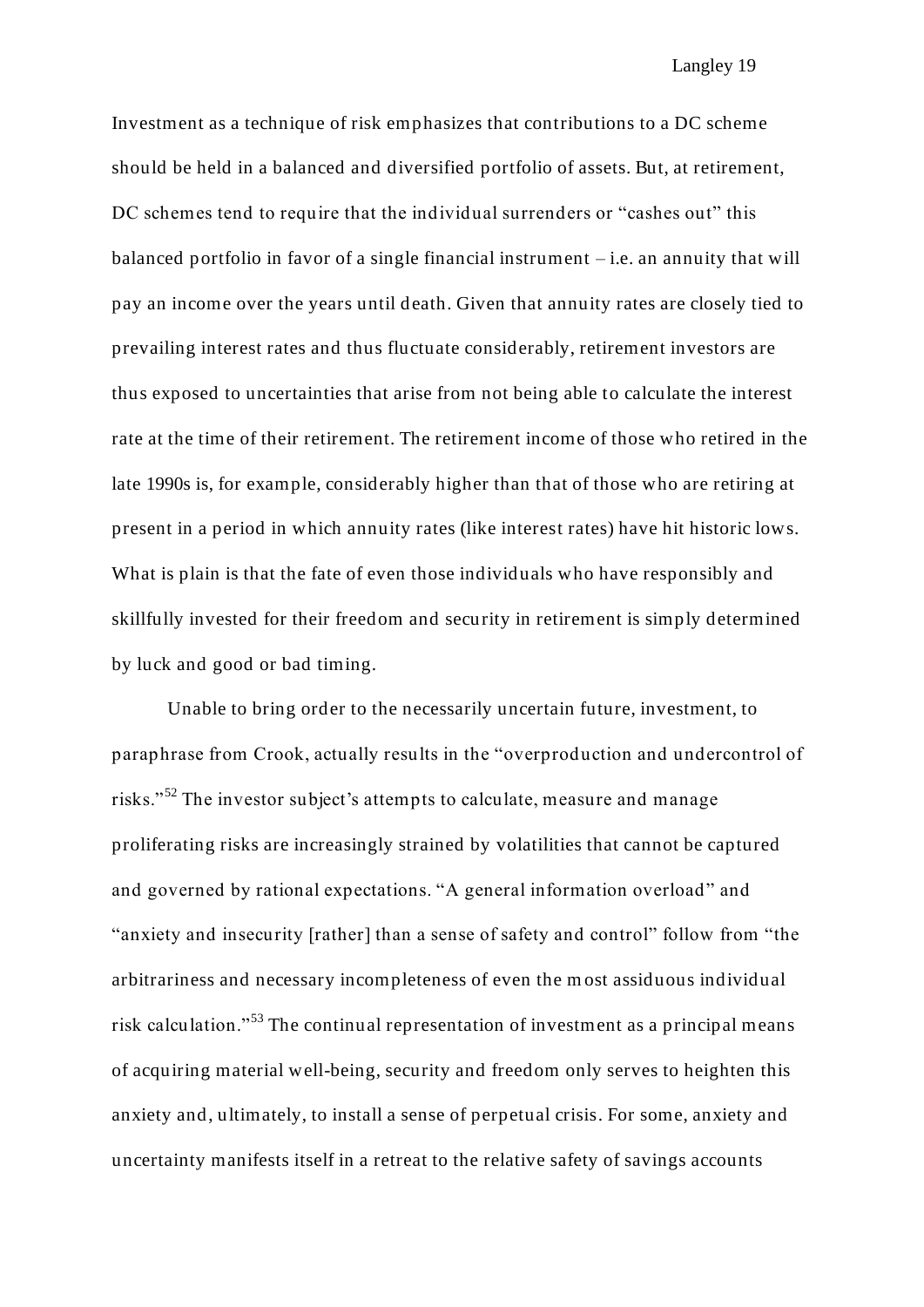where returns are guaranteed, but more likely is a rejection of saving and financial market investment all together. Framed by the explanations of market failure offered by institutional economics,  $54$  recent evaluative reports in the UK in particular tend to represent this as a "lack of trust" or "loss of confidence" in investment. The House of Commons Treasury Committee, for example, begins from the assumption that there is currently "a damaging lack of consumer confidence in long-term saving."<sup>55</sup> While the Committee recognizes that the collapse of the new economy bull market undermined confidence in investment in broad terms, it holds that "the fundamen tal issue was that the industry had a poor record for treating customers fairly." <sup>56</sup> In our terms, the report suggests that investment as a technique of risk is in no way contradictory. Instead, incidences of failure at which the risk/ uncertainty contradiction surfaces are cast as the consequence of either miss-selling and missinformation, or unrealistic expectations over the likely performance particular products.

At the same time that anxiety and uncertainty come to manifest themselves in the rejection of financial market investment, some individuals have come to perceive their self-interests to be best served by pushing back the frontiers of what it means to be "an investor." Put differently, investment as a technology of the self does not take the form envisaged under neo-liberal governmentality. Indications are that large numbers of investors have turned their backs on the financial markets in favor of residential property. A survey undertaken by the Association of British Insurers suggests, for example, that 32% of the UK population plan to use income from their property to fund retirement, with 13% expecting their property to provide their main source of income in retirement.<sup>57</sup> Indeed, the era of rapidly rising house prices since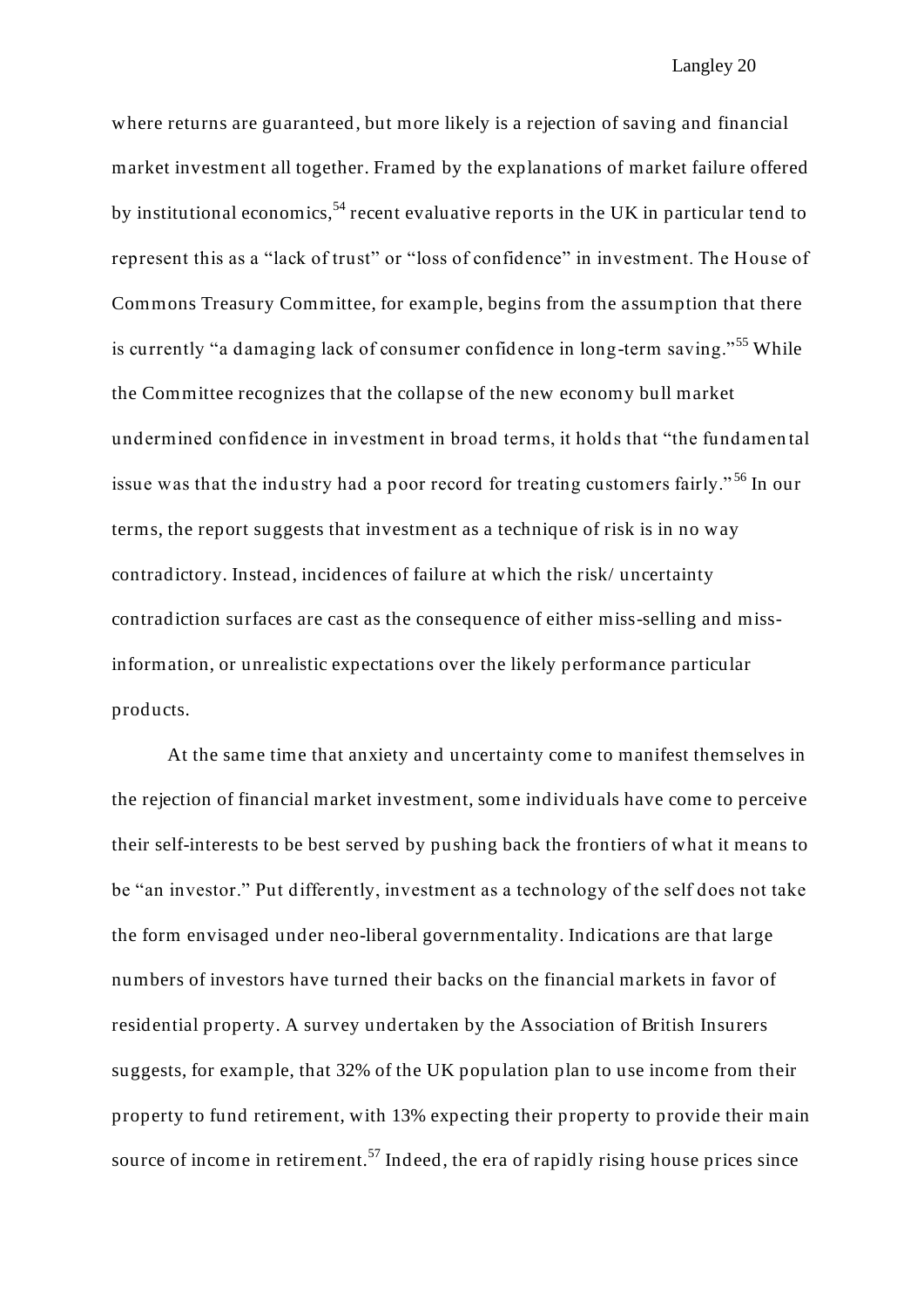the latter half of the 1990s has seen the emergence of so-called "flippers" and "buyto-let investors" on both sides of the Atlantic. "Flippers" are owner-occupiers who, by moving house or "flipping" at regular intervals in a rising market, have treated their home as an investment and gained significantly or "traded up" on the "property ladder." The burgeoning popular finance and property media regularly features advice on how to become a flipper, often in conjunction with recommendations on "home improvement" and "do-it-yourself" trends that will add value to your home.<sup>58</sup> Meanwhile, the value of outstanding buy-to-let mortgages in the UK rose from £2 billion at the end of 1998 to £47 billion by June 2004.<sup>59</sup> According to the National Association of Realtors, a staggering 23% of all h ouse purchases in the US in 2004 were made for investment purposes and not for owner occupation.<sup>60</sup> What is especially notable here is the way that buy-to-let property investors, in effect, lever their investments through mortgage borrowing and are reliant upon the rental payments of their tenants.

In addition to the contradiction manifest in investment as a technique of risk, a second contradiction also intervenes in processes of identification such that individuals do not simply perform the subject position of the financial market investor. The subject position of the investor that is summoned up in neo-liberal governmentality is represented as a paradoxically monolithic and disconnected economic identity. Indeed, it is the very isolation of the "the investor" that provides the anchor point in representations of close relationships between the financial markets on the one hand and individual freedom and security on the other. Such isolation, of course, cannot hold, as investors are also simultaneously workers and consumers. Just as it is impossible to unambiguously distinguish responsible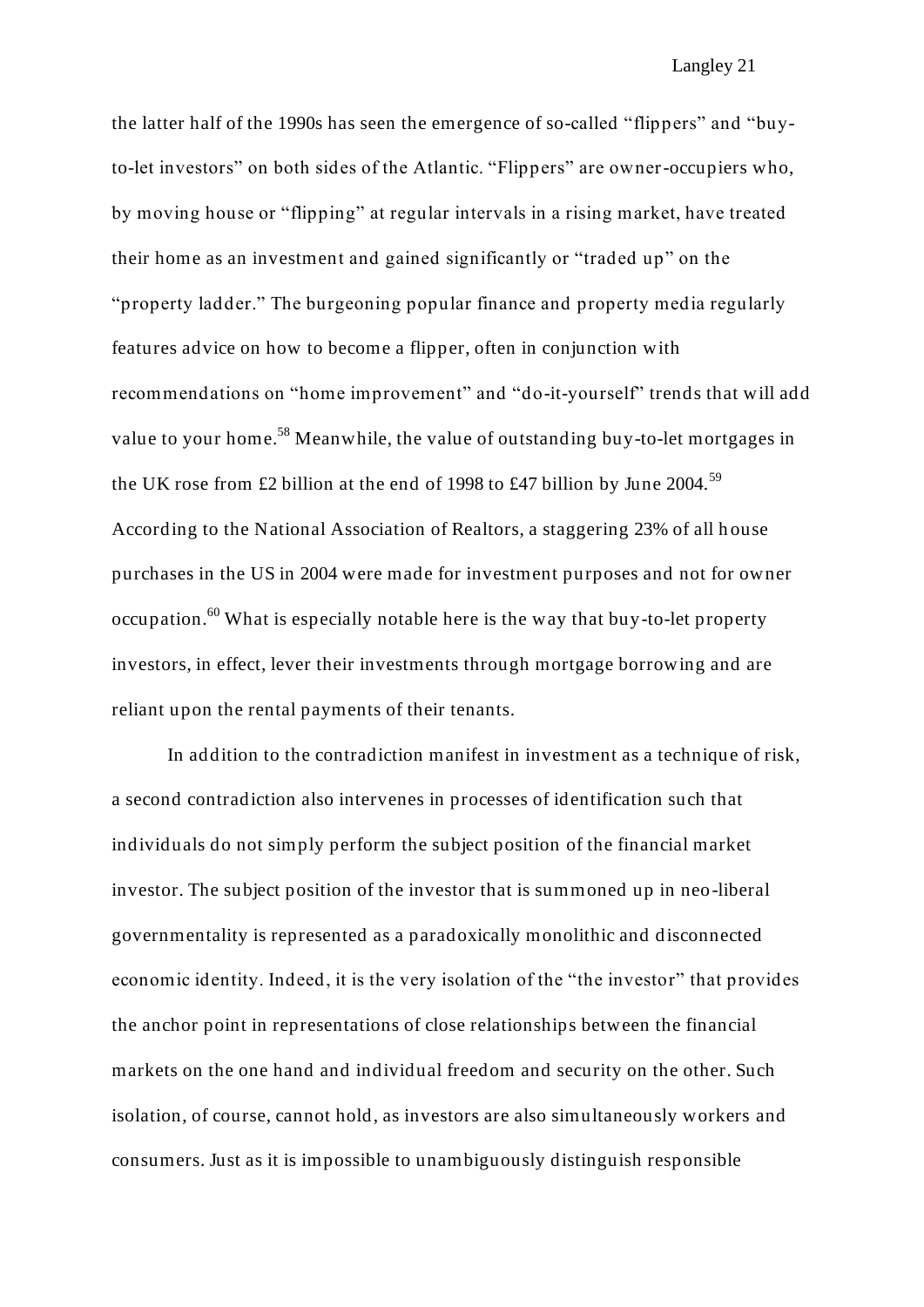investors from irresponsible welfare dependents, so investors cannot be clearly demarcated from the subject positions of workers and consumers. I want to stress, then, that the performance of investment stands in tension with the practices of work and consumption which also appear as essential to securing, advancing and expressing individual freedom in neo-liberal society.

Alongside the investor subject, neo-liberal governmentality also calls up the "worker-entrepreneur" in the contemporary restructuring of the productive economy.<sup>61</sup> Both the investor and the worker-entrepreneur tend to be represented as responsible and self-reliant figures who embrace risk/ reward. The financial markets and flexible, downsized, mobile and contacted -out production appear to present opportunities for individuals who want to progress. Here the successful workerentrepreneur who builds their "career portfolio" will have no problems, for example, in also contributing to and managing their own DC pension or mutual fund. However, worker-entrepreneurs necessarily confront new uncertainties over employment contracts, hours, pay and conditions that, obscured by discourses of risk/ reward, are likely to undercut their capacity to perform the subject position of the investor. The responsible investor who builds a portfolio of securities in order to provide for his or her future requires a disposable income to invest. Investment is not a one off event, but a set of on-going calculative practices of self care that rely, for the vast majority of the middle classes at least, on relatively predictable wages. Amongst pension economists, this is sometimes referred to as the "life cycle hypothesis of saving and wealth accumulation," whereby members of households invest in assets during their working lives which they later rely upon for income. Far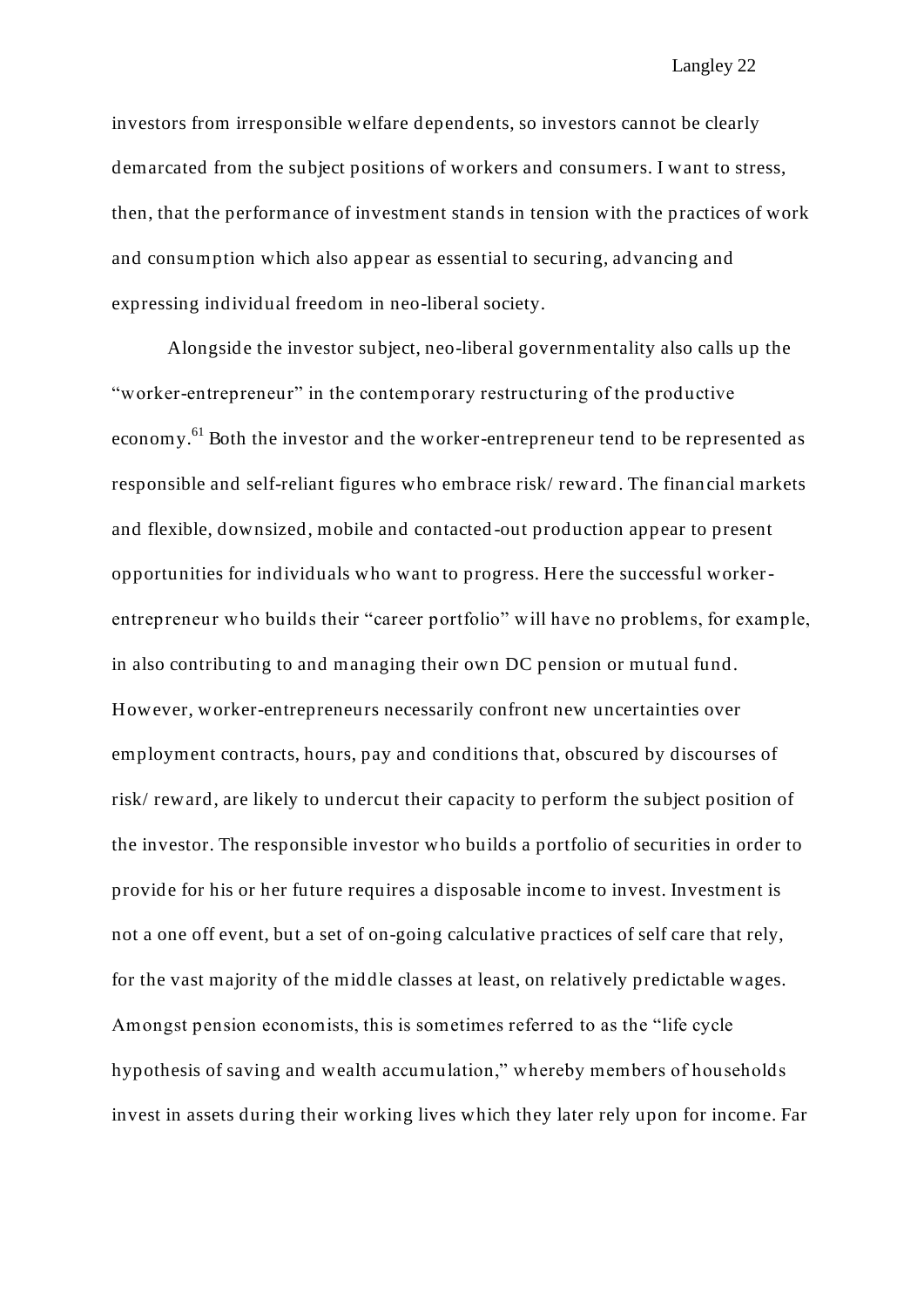from enabling investor subjects, contemporary restructuring in production and work introduces additional uncertainties into everyday investment practices.

Furthermore, what is particularly ironic is that mass investment and the associated drive for so-called "shareholder value" in the name of the investor and financial market efficiency contributes towards uncertainties over employment. Put starkly and in the words of Leo W. Gerard, International President of the United Steel Workers of America, "financial markets are cutting our throats with our own money." $62$  This has been the message for organized labor since the late 1970s,  $63$  a message that has been taken forward by many of the labor activists who became the "shareholder activists" of multi-employer and public pension schemes such as CalPERS in the 1990s. The key challenge for these activists remains converting workers' investments in corporate securities into greater control over management practices, thereby advancing "a new paradigm" for pension fund investment that takes into account "the interests of all stake-holders in the economy in equal measure."<sup>64</sup> Yet as Marens concludes, shareholder activism in the name of workers as "stakeholders" has, to date, served primarily to further so-called "good corporate governance."<sup>65</sup> This actually further erodes the capacities of corporate managers to undertake strategies that deviate from production patterns that are flexible, lean, and out-sourced. In short, even with the advent of shareholder activism, what we gain as workers, we lose as investors and visa-versa, and the performance of investment continues to stand in tension with the practices of work.

In addition to the investor subject and the worker-entrepreneur, neo-liberal governmentality also calls up consumer subjects who express and communicate their freedom, aspirations and individuality through commodity ownership and acts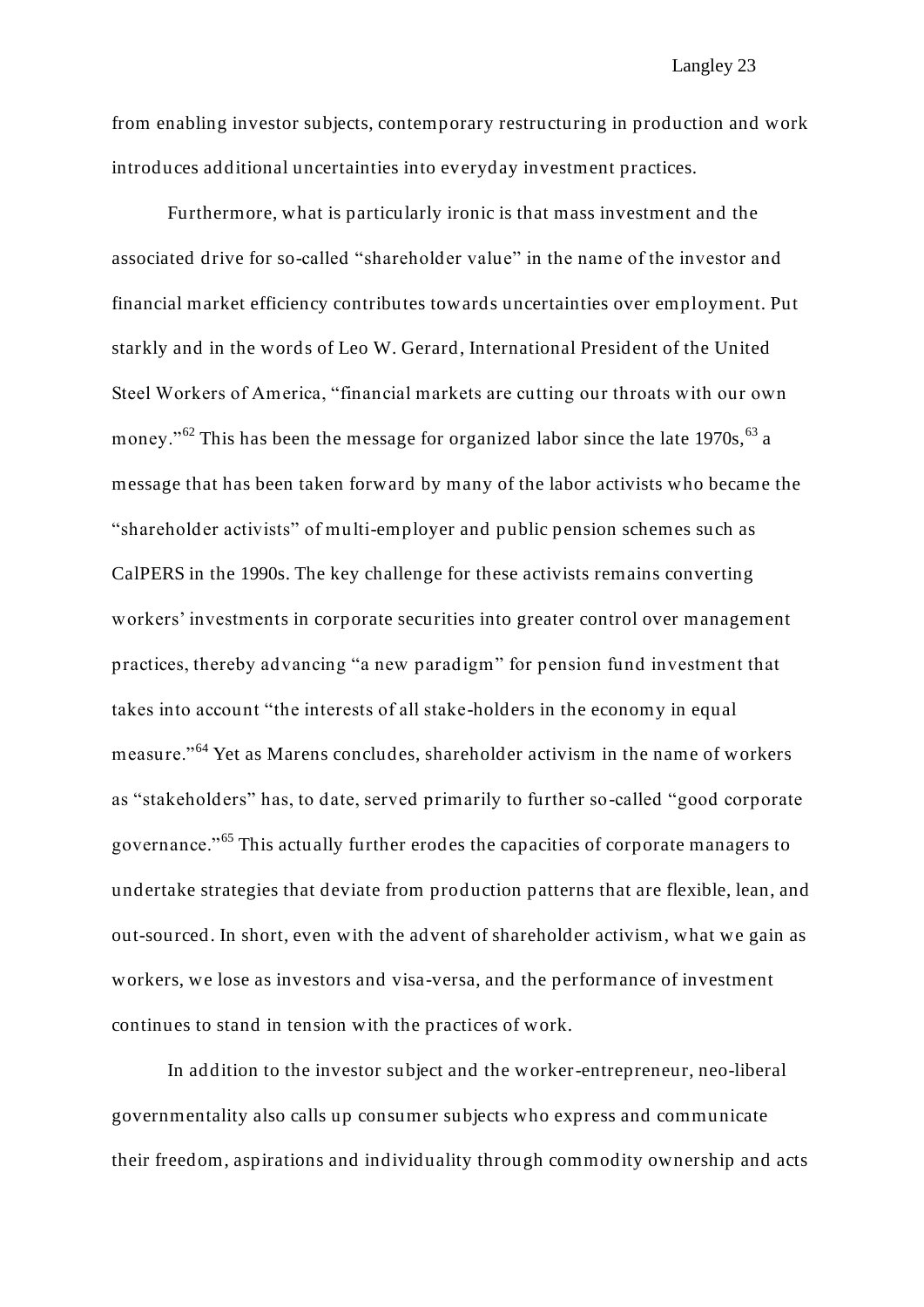of consumer choice.<sup>66</sup> Consumer credit has come to play an increasingly central role in the practices of consumer subjects, wiping away the need to earn and/ or save before a purchase can be made. Indeed, the consumption of consumer credit has itself become an important means of expression. Consider, for instance, the "gold card" (or, more recently, the American Express Centurion "black card") as a symbol of wealth and standing, and so-called "affinity cards," that is, "personalized" credit cards adorned with the symbols of sports clubs, charities, and even celebrities such as Elvis Presley.<sup>67</sup> What is significant for us, however, is that contrary to the popular discourses that bemoan the growth of consumer credit as a collapse in the values of thrift, the practices of consuming on credit are "disciplined hedonism." <sup>68</sup> With selfindulgence and profligacy necessarily come financial self-discipline and repayments on personal loans and credit card bills that must be met in order that credit scores are maintained and that "freedom and individuality" can continue to be expressed in the future. There is, then, a contradiction between the consumer and investor as subject positions in neo-liberal governmentality. Even the most disciplined and calculative individual of typical means will, for example, struggle to simultaneously reconcile borrowing for house, car and consumer goods purchases on the one hand, with contributing to a mutual fund and participating in a 401(k) plan on the other. It is no coincidence, then, that the formation of investor subjects is proving particularly problematic at a time when individuals continue to take part in a frenzied borrowing binge.

Official reports on investment shortfalls in the US and UK do not stress the tensions that are present between the p erformance of investment on the one hand and consumption on the other. There is, of course, also no mention of the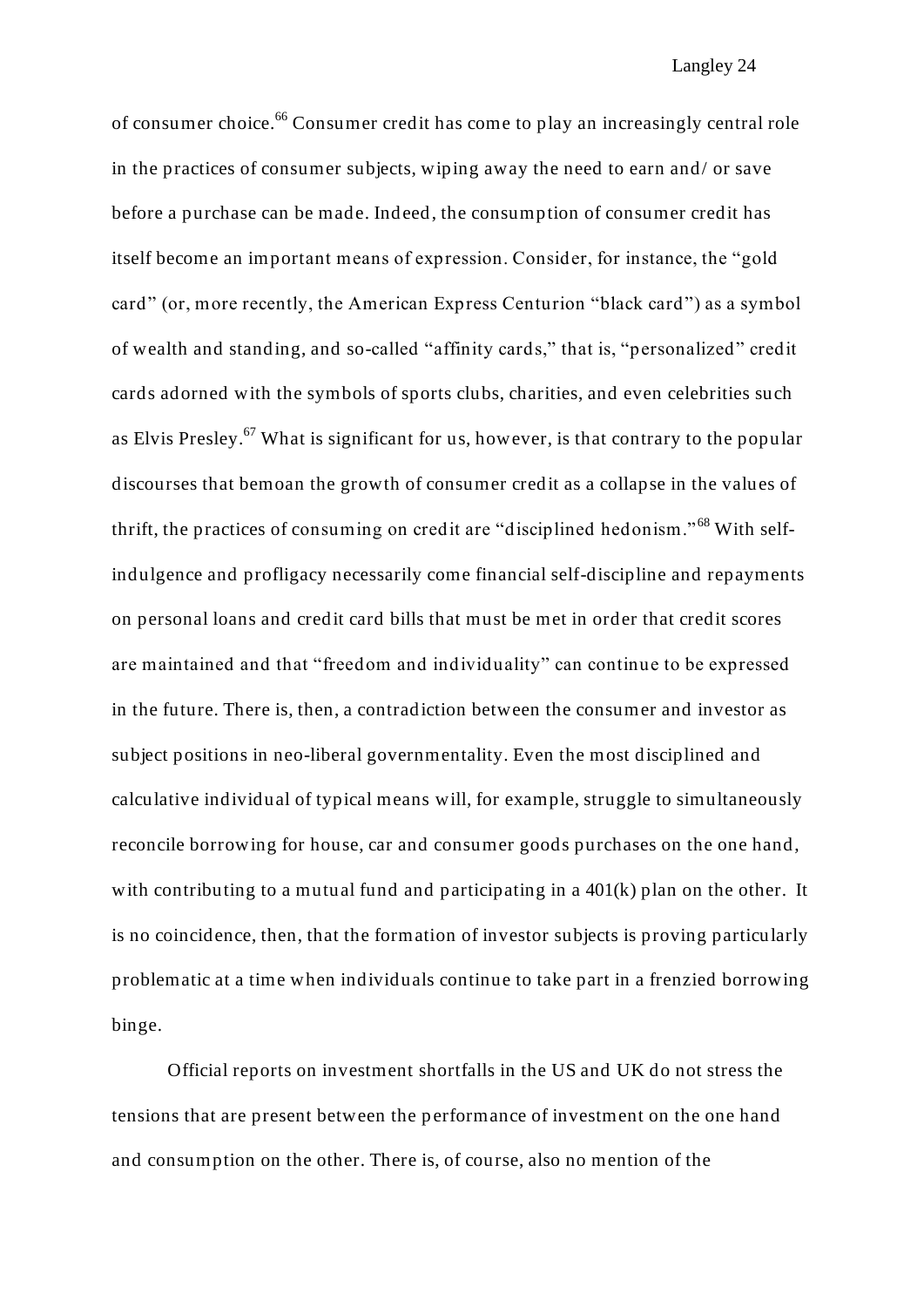uncertainties and insecurities experienced by worker-entrepreneurs. Interestingly, however, the problems of reconciling investment and credit-fuelled consumption are more often than not laid bare in guides to investment produced by government. Here outstanding obligations arising from consumer credit relations tend to appear as the first enemy of the investor. For example, the Department of Labor's principal pensions guide features a section on how to "Boost Your Financial Performance." <sup>69</sup> Readers are told that "There's one simple trick for saving for any goal: spend less than you earn." The following section instructs readers to "Avoid Debt and Credit Problems," and tells them that "High debt and misuse of credit cards make it tough to save for retirement." Further "additional tips for handling credit cards wisely" include "Keep only one or two cards, not the usual eight or nine," "Pay off the card each month, or at least pay more than the minimum," and "Leave the cards at home or cut them up!"

#### **Concluding Remarks: Re-politicizing Financialization**

Drawing attention to the contradictions present in the assembly of investor subjects is particularly important if we are to go beyond policy evaluation and technical solutions and begin to genuinely re-politicize the financialization of Anglo-American capitalism. Neo-liberal programs currently serve to silence political debate by presenting future economic security as a technical problem to be solved by the individual who calculates, embraces and bears financial market risk through their investment practices. It is important to stress, however, that the theorization of governmentality and subsequent analysis offered here also provide a particular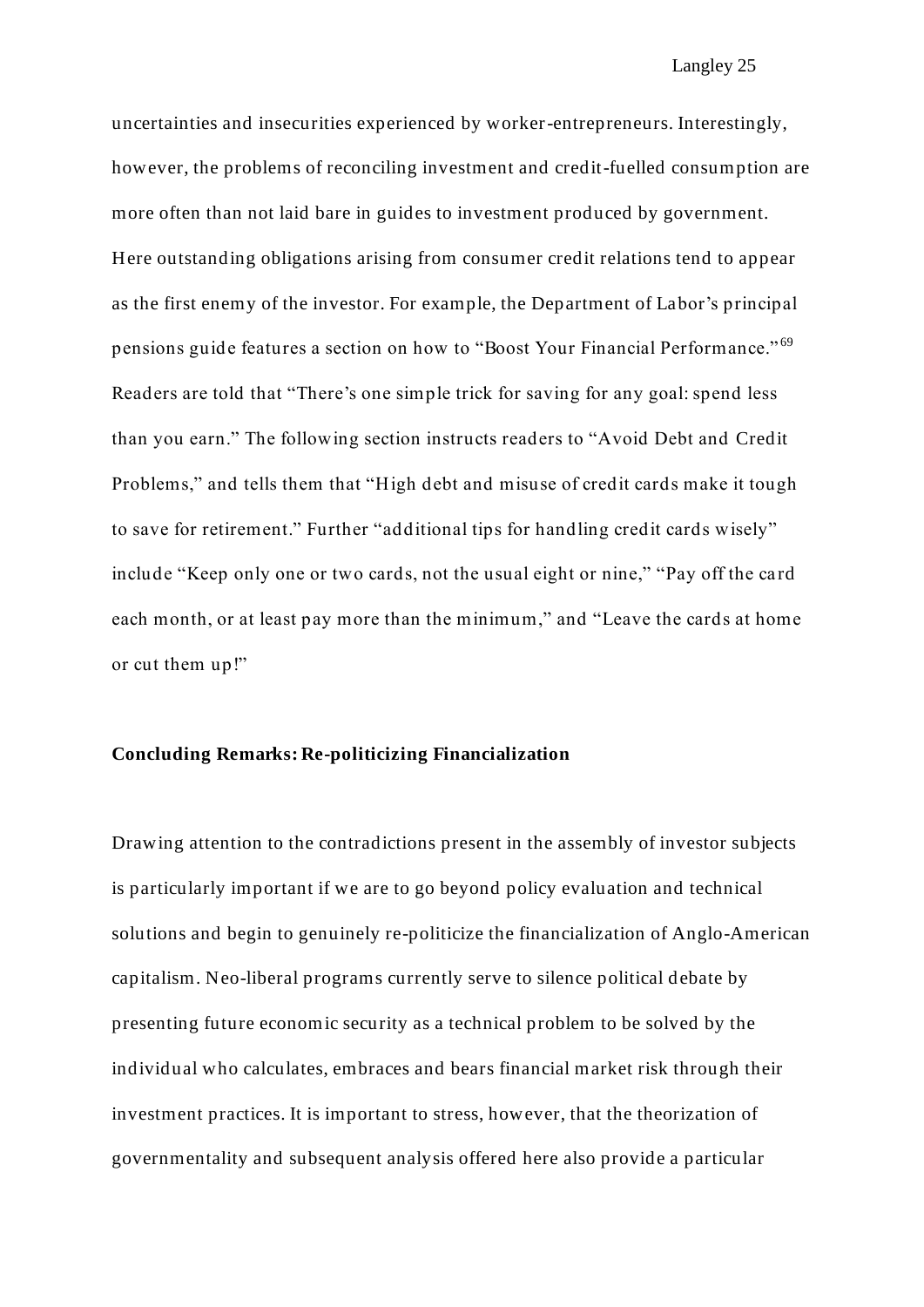route to politicizing financialization in general and everyday investment in particular.

Take, by way of illustration, the practices of so-called "ethical investment" that would seem to provide an important strategy for intervening politically in the financialization of economic life. Ethical investors draw on the legacy of many civic associations, most notably churches and universities, that have sought for centuries to avoid investment in, for instance, the prod uction of alcohol. An ethical investor will typically choose from a menu of mutual or pension funds that have been "screened" and branded according to various "positive" or "negative" criteria. Positive screening enables investment in companies that, for example, are involved in recycling and conservation, and negative screening leads to the avoidance of companies linked, for example, to the arms trade. Stock market indices such as FTSE4Good provide, meanwhile, a touchstone and benchmark for the performance of ethical investments. Ethical investment practices may indeed contest the assumption that collective principles are necessarily sacrificed in order to make a profit – there is little evidence that ethical investments under-perform relative to the market in general. Yet from the perspective taken here, ethical investment does not question the neo-liberal representation of practices of investment as integral to a secure and autonomous life, but adds moral bells and whistles to investment as a vehicle of self-care and collective gain.

More broadly, the post-Keynesian and neo-Marxist accounts of financialization discussed in the first part of this paper come to be seen from a governmentality perspective as falling foul of what Gibson -Graham call "capitalocentrism."<sup>70</sup> This manifests itself in two major problems. First, while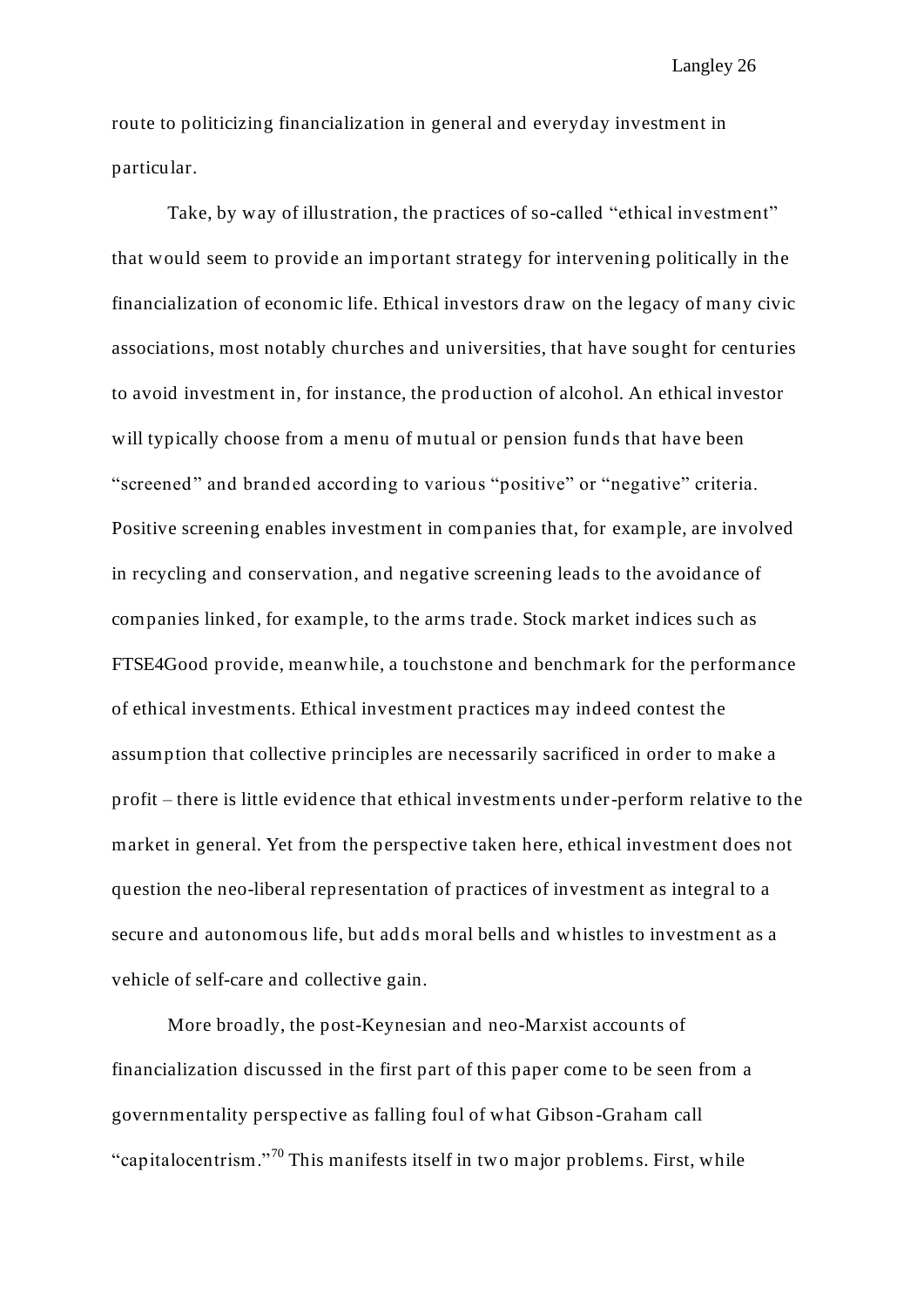disagreeing with neo-liberal representations of the moral virtues and social consequences of financialization, existing critical accounts tend to hold in common with neo-liberalism the assumption that financialization is a dynamic, powerful, mobilizing, penetrating force which is everywhere, driving societal and historical change. Individual investors are therefore portrayed as largely passive dupes who act at the behest of new financial imperatives and/ or the financial fraction of capital. The result is that the partial, fragmented and discontinuous features of the financialization of capitalism are, at best, overlooked and, at worst, regarded as a temporary blip that will be ironed out as the logic and power of finance is furthered. Second, post-Keynesian and neo-Marxist accounts prompt forms of politics that clearly and unequivocally refute financialization. This repudiation is advanced in the name of the workers who lose out as financial capital and financial imperatives triumph, and often seeks to make workers conscious that mass investment is not in their interest. Such politics can be seen, for example, in the shareholder activism of those US trade unionists who have sought to assert greater control over the investment decisions of multi-employer and public pension funds. However, as I have argued elsewhere, proponents of change tend not to acknowledge the problematic character of attempts to define what those on the Left broadly conceived should oppose - such as financialization of capitalism.<sup>71</sup> Furthermore, and to paraphrase from Louise Amoore, the lack of contingency present in attempts to say a clear "no" to financialization necessarily shuts down consideration of the plurality of multiple resistances already taking place.<sup>72</sup> It is not simply the case that individuals can and should reject the subject position of the investor that is complicit within financialization in favor of the unified and radicalized working-class subject. Rather,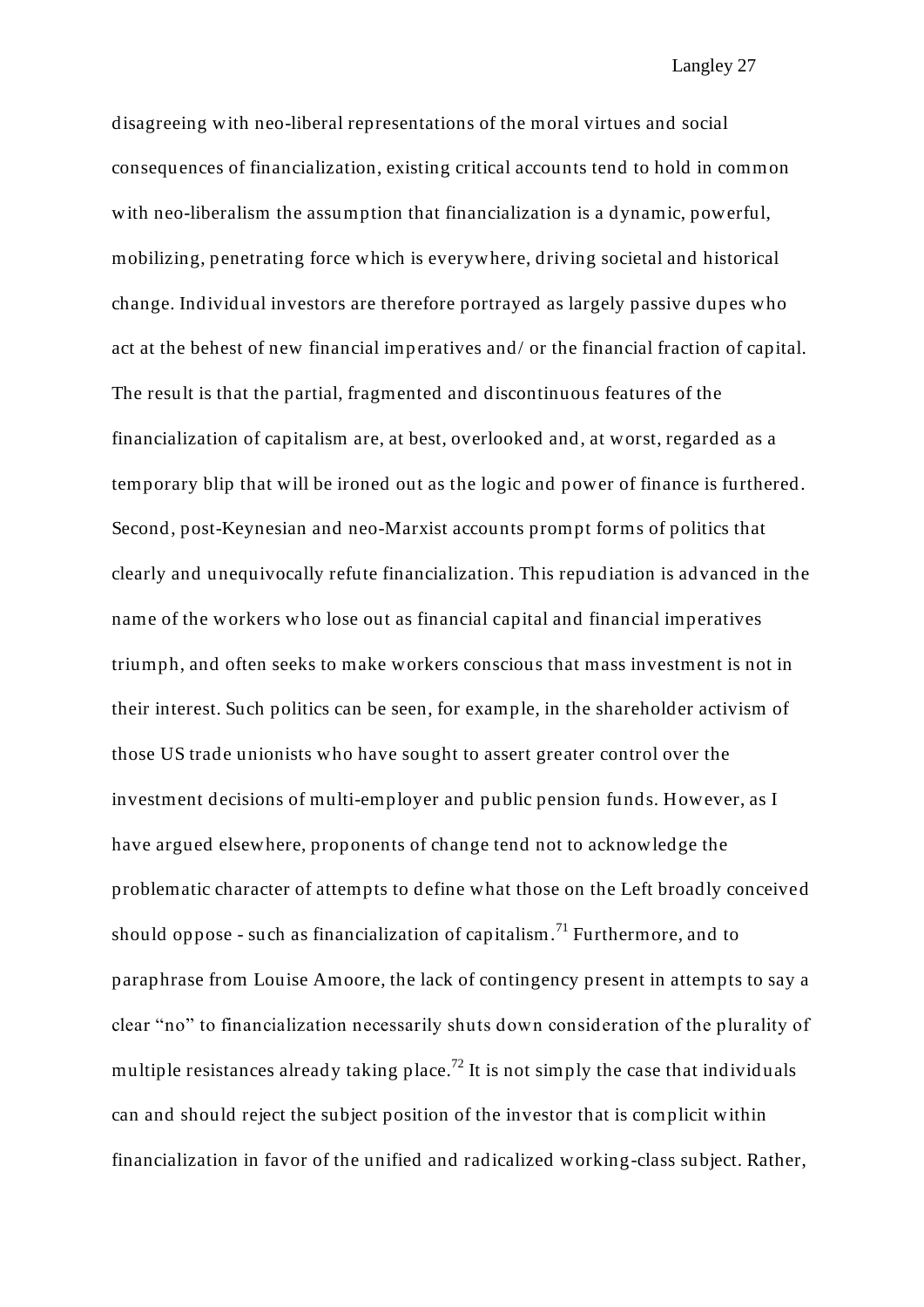politicizing financialization precisely requires that we recognize the incomplete and partial nature of investor identities as integral to our consideration of the potential spaces for dissent.

#### **Notes**

1

I am grateful to Louise Amoore, Marieke de Goede, Karyn Ball, Susanne Soederberg, and participants at the 'Cultures of Money' workshop (University of Amsterdam, October 2005) for their valuable comments on a previous version of this paper. I would also like to acknowledge the financial assistance of the British Academy (SG 37817).

<sup>3</sup> See, respectively, <http://www.growthventure.com/oldglory>;

<http:/ / www.growthventure.com/ grdi>; and <http:/ / www.seek2succeed.com>.

 $4$  <http://www.sec.gov/news/press/2002-18.txt> and

[<http:/ / www.sec.gov/ news/ head lines/ scamsites.htm>](http://www.sec.gov/news/headlines/scamsites.htm).

<sup>5</sup> Susanne Ferris Wyderko, S, "Statement to the Senate Committee on Governmental Affairs -The Federal Government's Role in Empowering Americans to Make Informed Financial Decisions" (March  $30^{th}$  2004).

<sup>6</sup> See, for example, Department of Labor, Saving Fitness: A Guide to Your Money and Your Financial Future (Washington, DC: Department of Labor, 2004), and Pensions Service, A guide to your pension options [PM1] (London: Pensions Service, 2004)

<http:/ / www.thepensionservice.gov.uk/ pdf/ pms/ pm1-apr04.pdf>.

 $1$  <http://www.mcwhortle.com>

 $2$  <http://www.mcwhortle.com/ipogreenlight.htm>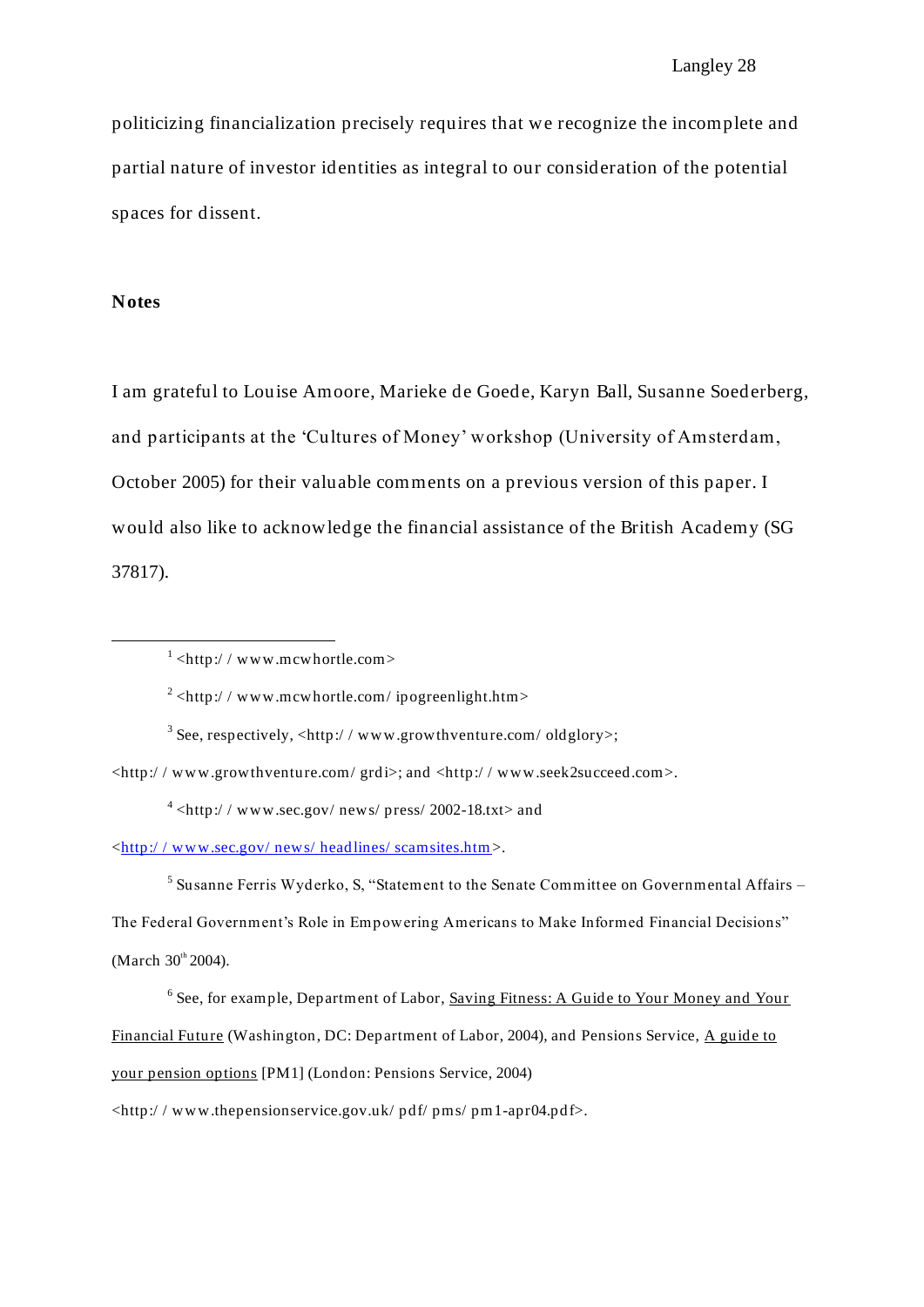$<sup>7</sup>$  Ana M. Aizcorbe, Arthur B. Kennickell and Kevin B. Moore, "Recent Changes in U.S. Family</sup> Finances: Evidence from the 1998 and 2001 Survey of Consumer Finances," Federal Reserve Bulletin 89 (January 2003): 1-32.

<sup>8</sup> Robert Boyer "Is a Finance-Led Growth Regime a Viable Alternative to Fordism? A Preliminary Analysis," Economy and Society 29, no. 1 (2000): 111-45; Julie Froud, Sukhdev Johal and Karel Williams, "Financialisation and the Coupon Pool," Capital and Class 78 (2002): 119-151.

<sup>9</sup> William Lazonick and Mary O'Sullivan, "Maximising Shareholder Value: A New Ideology for Corporate Governance," Economy and Society 29, no. 1 (2000): 13-35.

<sup>10</sup> Boyer, "Is a Finance-Led Growth Regime a Viable Alternative to Fordism?;" Froud *et al.*, "Financialisation and the Coupon Pool".

 $11$  Ibid.

<u>.</u>

<sup>12</sup> Froud *et al.*, "Financialisation and the coupon pool." 126.

<sup>13</sup> Ibid., 133, 134.

<sup>14</sup> Boyer, "Is a Finance-Led Growth Regime a Viable Alternative to Fordism?."

<sup>15</sup> Adam Harmes, "Mass Investment Culture," New Left Review 9, no. 1 (2001): 103-124 at 103.

<sup>16</sup> Rob Aitken, "A Direct Personal Stake: Cultural Economy, Mass Investment and the New York Stock Exchange," Review of International Political Economy 12, no. 2 (2005): 334-363 at 334.

<sup>17</sup> For example, Rob Aitken, "The Democratic Method of Obtaining Capital – Culture, Governmentality and Ethics of Mass Investment," Consumption, Markets and Culture 6, no. 4 (2003): 293-317; Aitken, "A Direct Personal Stake;" Gordon L Clark, Nigel Thrift and Adam Tickell, "Performing Finance: The Industry, the Media and its Image," Review of International Political Economy 11, no. 3 (2004): 289-310; David Knights, "Governmentality and Financial Services: Welfare Crises and the Financially Self-Disciplined Subject," in Regulation and Deregulation in European Financial Services*,* eds. Glenn Morgan and David Knights (Basingstoke: MacMillan, 1997) 216-36; Randy Martin, Financialization of Daily Life (Philadelphia, PN: Temple University Press); and Alex Preda, "The Investor as a Cultural Figure of Global Capitalism," in The Sociology of Financial Markets*,* eds. Karin Knorr Cetina and Alex Preda, 141-62 (Oxford: Oxford University Press, 2005). On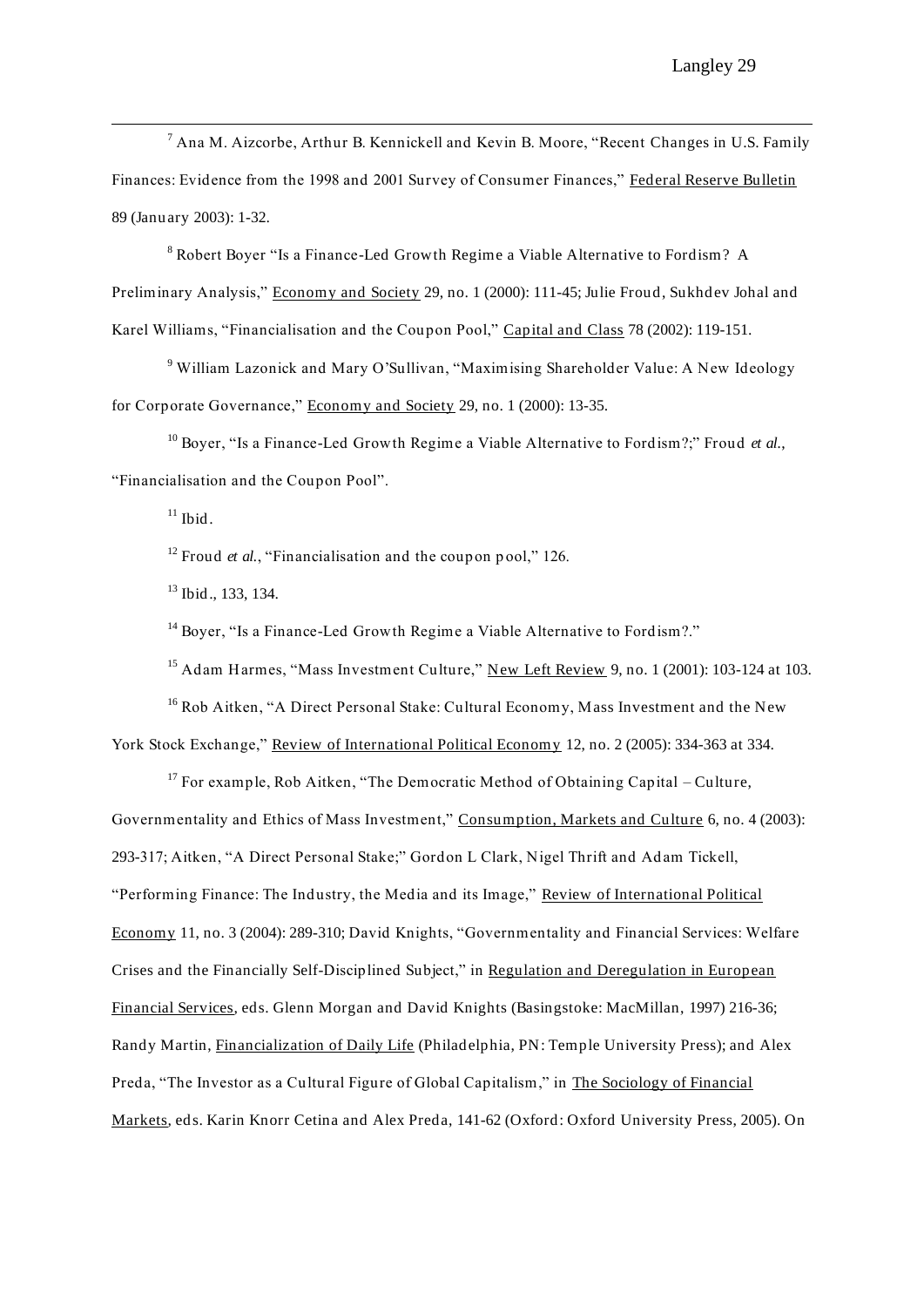the emerging field of "cultural economy," see The Blackwell Cultural Economy Reader, eds. Ash Amin and Nigel Thrift (Oxford: Blackwell, 2004).

 $18$  See, especially, Aitken "The Democratic Method of Obtaining Capital," Knights, "Governmentality and Financial Services," and Martin, Financialization of Daily Life*.*

<sup>19</sup> Michel Foucault, "On Governmentality," Ideology and Consciousness 6 (1979): 5-22 at 20.

<sup>20</sup> Mitchell Dean, Governmentality: Power and Rule in Modern Society (London: Sage, 1999),

12.

<u>.</u>

 $21$  Peter Miller and Nikolas Rose, "Governing Economic Life," Economy and Society 19, no. 1 (1990): 1-31.

 $22$  Lois McNay, Foucault: A Critical Introduction (Cambridge: Polity Press, 1994), 104.

<sup>23</sup> Stuart Hall, "Introduction: Who Needs 'Identity'?," in Questions of Cultural Identity, ed.

Stuart Hall, 1-17 (Lond on: Sage, 1996), 10.

 $24$  Louise Amoore, "There is No Great Refusal: The Ambivalent Politics of Resistance," in

International Political Economy and Poststructural Politics*,* ed. Marieke de Goede (Basingstoke:

Palgrave, forthcoming).

<sup>25</sup> Hall, "Introduction: Who Needs 'Identity'?," 2 and 11.

<sup>26</sup> Michel Foucault, The History of Sexuality, Volume 3: The Care of the Self, trans. Robert Hurley (Harmondsworth: Penguin, 1984), 39-41.

 $27$  Ibid., 66.

<sup>28</sup> Aitken, "A Direct Personal Stake," 336-8.

<sup>29</sup> Thomas Lemke, "'The Birth of Bio-Politics': Michel Foucault's Lecture at the Collège de

France on Neo-liberal Governmentality," Economy and Society 30: 2 (2001): 190-207 at 203.

<sup>30</sup> Martin, Financialization of Daily Life*.*

<sup>31</sup> Knights, "Governmentality and Financial Services," 224.

 $32$  Frank Knight, Risk, Uncertainty and Profit (New York: A M Kelley, 1921).

<sup>33</sup> Sanjay Reddy, "Claims to Expert Knowledge and the Subversion of Democracy: The

Triumph of Risk Over Uncertainty," Economy and Society 25, no. 2 (1996): 222-54.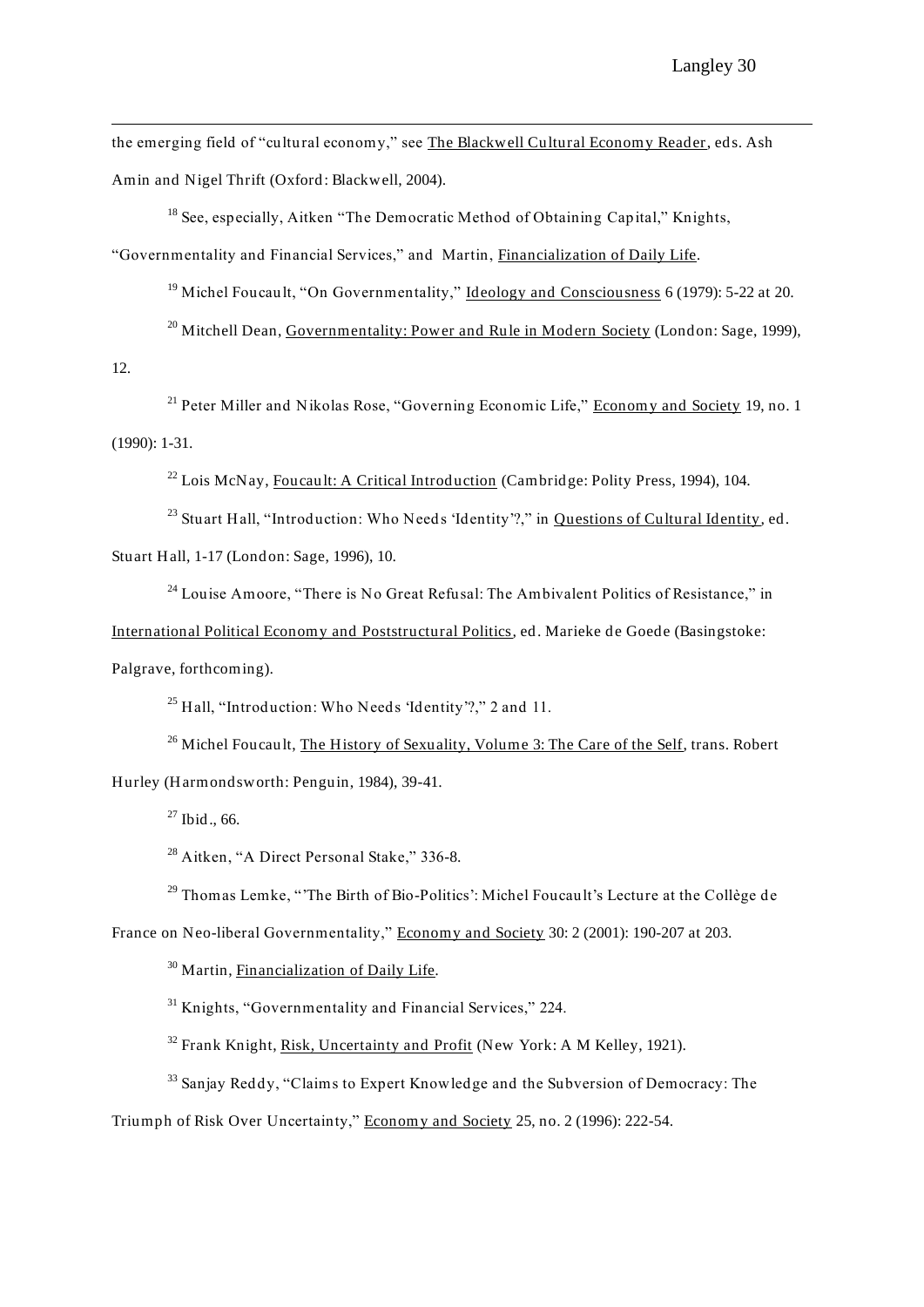<sup>34</sup> Michael A. Peters, Postructuralism, Marxism and Neoliberalism: Between Theory and

Politics (Oxford: Rowman & Littlefield, 2001), 91 (emphases in original).

<sup>35</sup> Miller and Rose, "Governing Economic Life," 2.

 $36$  François Ewald, "Insurance and Risk," in The Foucault Effect: Studies in Governmentality, eds. Graham Burchell, Colin Gord on and Peter Miller, 197-210 (Hemel Hempstead : Harvester Wheatsheaf, 1991).

 $37$  Tom Baker and Jonathan Simon, "Embracing Risk," in Embracing Risk: The Changing Culture of Insurance and Responsibility*,* eds. Tom Baker and Jonathan Simon (Chicago, IL: University of Chicago Press, 2002) 1-26.

<sup>38</sup> House of Commons Treasury Committee, Restoring Confidence in Long-Term Savings, Eighth Report of the Session 2003-4 (London: The Stationery Office),

<http:/ / [www.publications.parliament.uk/ pa/ cm200304/ cmselect/ cmtreasy/ 71/ 71.pdf>](http://www.publications.parliament.uk/pa/cm200304/cmselect/cmtreasy/71/71.pdf)

<sup>39</sup> See, for example, Daniel Gross, Bull Run: Wall Street, the Democrats, and the New Politics of Personal Finance (NY: Public Affairs, 2000).

 $40$  Edward Chandler, Devil Take the Hind most: A History of Financial Speculation (NY:

Penguin Putnam Inc., 2000).

<u>.</u>

<sup>41</sup> Joseph Stiglitz, The Roaring Nineties: Seeds of Destruction (London: Allen Lane, 2003).

 $42$  Clark et al., "Performing Finance: The Industry, the Media and its Image."

<sup>43</sup> Thomas Frank, One Market Under God: Extreme Capitalism, Economic Populism and the End of Economic Democracy (NY: Doubled ay, 2000).

<sup>44</sup> James Fuerbringer, "Americans Pour Money Into Stock Funds in Near Record Amounts." New York Times (February  $13<sup>th</sup> 2004$ ).

<sup>45</sup> Olivia S. Mitchell and Sylvester J. Schieber, "Introduction," in Living With Defined Contribution Pensions: Remaking Responsibility for Retirement*,* eds. Olivia S. Mitchell and Sylvester J. Schieber (Philadelphia, PN: University of Pennsylvania Press, 1998) 1-14; and Paul Langley, "In the Eye of the 'Perfect Storm': The Final Salary Pensions Crisis and Financialis ation of Anglo-American Capitalism," New Political Economy 9, no. 4 (2004): 539-58.

<sup>46</sup> House of Commons Treasury Committee, Restoring Confidence in Long-Term Savings, 9.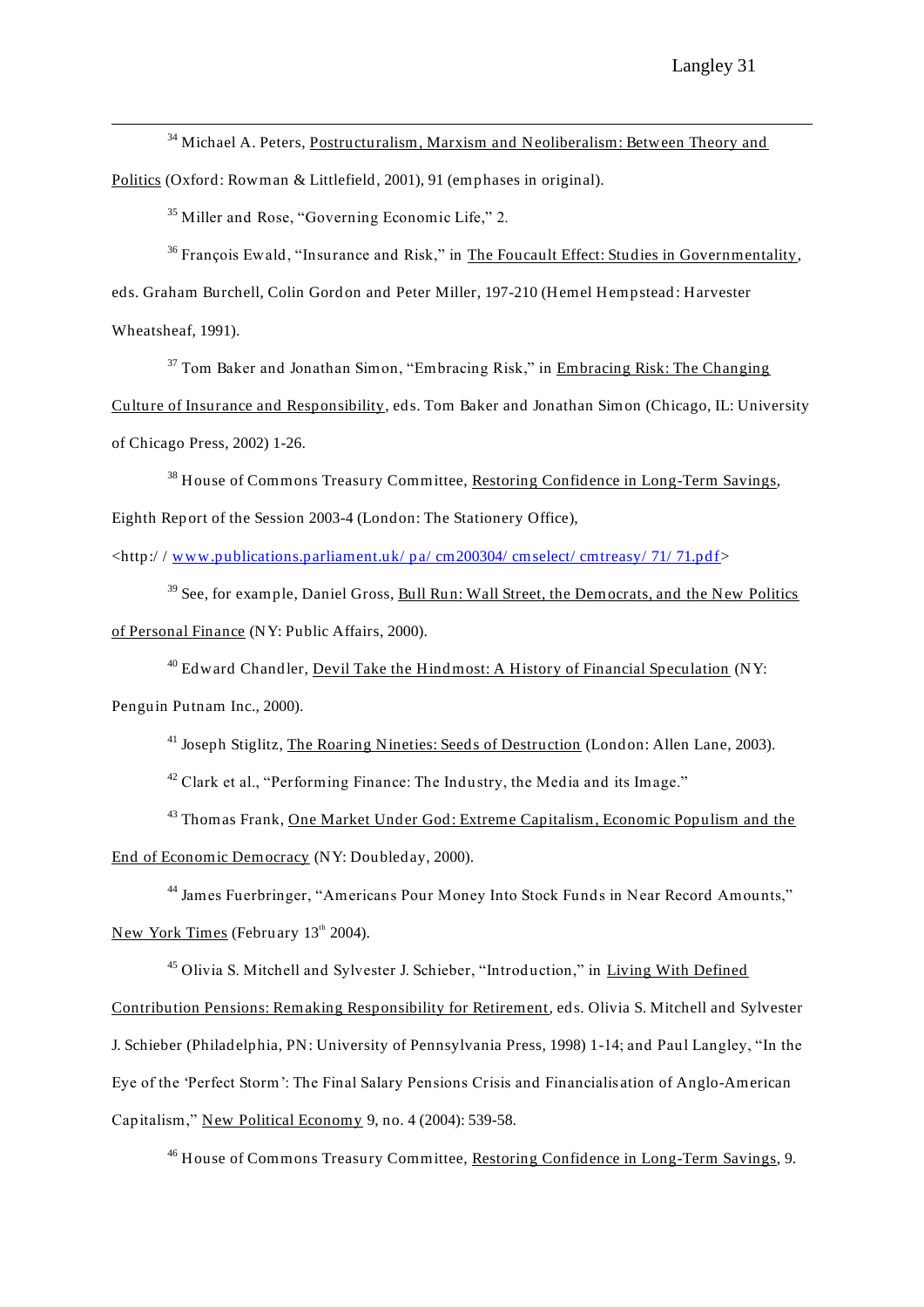$47$  The Economist, "The Great Thrift Shift: A Survey of the World Economy" (September  $24<sup>th</sup>$ 2005), 21.

<sup>48</sup> Pensions Commission, Pensions: Challenges and Choices (2004),

<http:/ / www.pensionscommission.org.uk/ publications/ 2004/ annrep/ index.asp>.

 $49$  Alicia H. Munnell and Annika Sundén, Coming Up Short: The Challenge of  $401(k)$  Plans

(Washington, DC: Brookings Institution Press, 2004).

<sup>50</sup> Robin Blackburn, "The Enron Debacle and the Pension Crisis," New Left Review 14, no. 1

(2002): 26-51.

<u>.</u>

<sup>51</sup> Miller and Rose, "Governing Economic Life," 11.

 $52$  Stephen Crook, "Ordering risks," in Risk and Sociocultural Theory: New Directions and

Perspectives, ed. Deborah Lupton, 160-85 (Cambrid ge: Cambrid ge University Press, 1999) at 180.

 $53$  Ibid., 180.

 $54$  On institutional economics, see Douglas C. North, Institutions, Institutional Change and Economic Performance (Cambridge: Cambrid ge University Press, 1990) and Geoffrey M. Hodgson, Economics and Institutions: A Manifesto for a Modern Institutional Economics (Cambridge: Polity, 1988).

<sup>55</sup> House of Commons Treasury Committee, Restoring Confidence in Long-Term Savings, 3.

 $56$  Ibid., 11.

<sup>57</sup> Association of British Insurers, The State of the Nation's Saving (London: Association of

British Insurers, 2003).

<sup>58</sup> See, for example, Jon Birger, "Meet the Flippers," Money 34, no. 4 (2005): 83-86.

<sup>59</sup> Pensions Commission, Pensions: Challenges and Choices, 194.

 $60$  Figures in The Economist, "The Global Housing Boom: In Come the Waves" (June  $16<sup>th</sup>$ 

2005), 35-9.

 $<sup>61</sup>$  Louise Amoore, "'Risk, Reward and Discipline at Work," Economy and Society 33, no. 2</sup>

(2004): 174-96.

<sup>62</sup> Leo W. Gerard, "Foreword ," in Working Capital: The Power of Labor's Pensions*,* eds.

Archon Fung, Tessa Hebb and Joel Rogers (Ithaca, NY: Cornell University Press, 2001) vi-ix at viii.

 $63$  For example, George J. Borjas, Union Control of Pension Funds: Will the North Rise Again?

(San Francisco: Institute of Contemporary Studies. 1979).